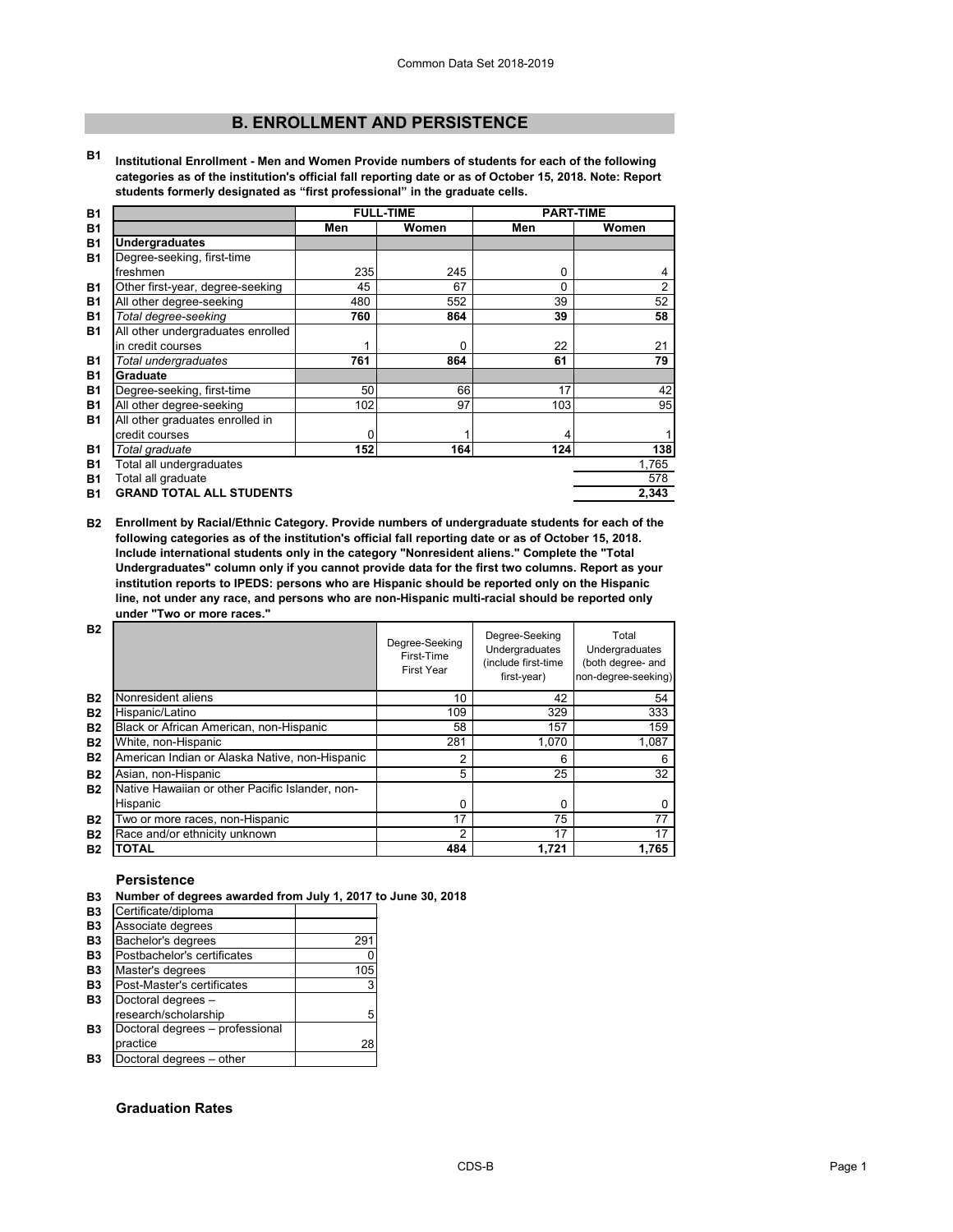The items in this section correspond to data elements collected by the IPEDS Web-based Data Collection System's Graduation Rate Survey (GRS). For complete instructions and definitions of data elements, see the IPEDS GRS Forms and Instructions for the 2017-18 Survey

## **For Bachelor's or Equivalent Institutions**

In the following section for bachelor's or equivalent programs, please disaggregate the Fall 2011 and Fall 2012 cohorts (formerly CDS B4-B11) into four groups:

• Students who received a Federal Pell Grant\*

• Recipients of a subsidized Stafford Loan who did not receive a Pell Grant

• Students who did not receive either a Pell Grant or a subsidized Stafford Loan

• Total (all students, regardless of Pell Grant or subsidized loan status)

\*Students who received both a Federal Pell Grant and a subsidized Stafford Loan should be reported in the "Recipients of a Federal Pell Grant" column.

For each graduation rate grid below, the numbers in the first three columns for Questions A-G should sum to the cohort total in the fourth column (formerly CDS B4-B11).

### *Fall 2012 Cohort*

|                                       |                                                                                                                                                                                                                                                                             | <b>Recipients of</b><br>a Federal Pell<br>Grant | Recipients of a<br><b>Subsidized</b><br><b>Stafford Loan</b><br>who did not<br>receive a Pell<br>Grant | <b>Students who</b><br>did not receive<br>either a Pell<br>Grant or a<br>subsidized<br><b>Stafford Loan</b> | Total (sum of 3<br>columes to the<br>left) |
|---------------------------------------|-----------------------------------------------------------------------------------------------------------------------------------------------------------------------------------------------------------------------------------------------------------------------------|-------------------------------------------------|--------------------------------------------------------------------------------------------------------|-------------------------------------------------------------------------------------------------------------|--------------------------------------------|
| For<br>mer<br>ly<br><b>B4</b>         | A- Initital 2012 cohort of first-time, full-time<br>bachelor's (or equivalent) degree seeking<br>undergraduate-students                                                                                                                                                     | 131                                             | 91                                                                                                     | 171                                                                                                         | 393                                        |
| For<br>mer<br>ly<br><b>B5</b>         | B- Of the initial 2012 cohort, how many did not<br>persist and did not graduate for the following<br>reasons: deceased, permanently disabled, armed<br>forces, foreign aid service of the federal<br>government, or official church missions; total<br>allowable exclusions | $\Omega$                                        | 0                                                                                                      | 0                                                                                                           | 0                                          |
| For<br>mer<br>ly<br><b>B6</b>         | C- Final 2012 cohort, after adjusting for<br>allowable exclusions                                                                                                                                                                                                           | 131                                             | 91                                                                                                     | 171                                                                                                         | 393                                        |
| For<br>mer<br>ly<br><b>B7</b>         | D - Of the initial 2012 cohort, how many<br>completed the program in four years or<br>less (by Aug. 31, 2016)                                                                                                                                                               | 19                                              | 37                                                                                                     | 85                                                                                                          | 141                                        |
| For<br>mer<br>ly<br><b>B8</b>         | E - Of the initial 2012 cohort, how many<br>completed the program in more than four<br>years but in five years or less (after Aug.<br>31, 2016 and by Aug. 31, 2017)                                                                                                        | 15                                              | 8                                                                                                      | 17                                                                                                          | 40                                         |
| For<br>mer<br>ly<br><b>B9</b>         | F - Of the initial 2012 cohort, how many<br>completed the program in more than five<br>years but in six years or less (after Aug.<br>31, 2017 and by Aug. 31, 2018)                                                                                                         | 5                                               | 1                                                                                                      | 1                                                                                                           | 7                                          |
| For<br>mer<br><u>ly</u><br><b>B10</b> | G - Total graduating within six years (sum<br>of lines D, E, and F)                                                                                                                                                                                                         | 39                                              | 46                                                                                                     | 103                                                                                                         | 188                                        |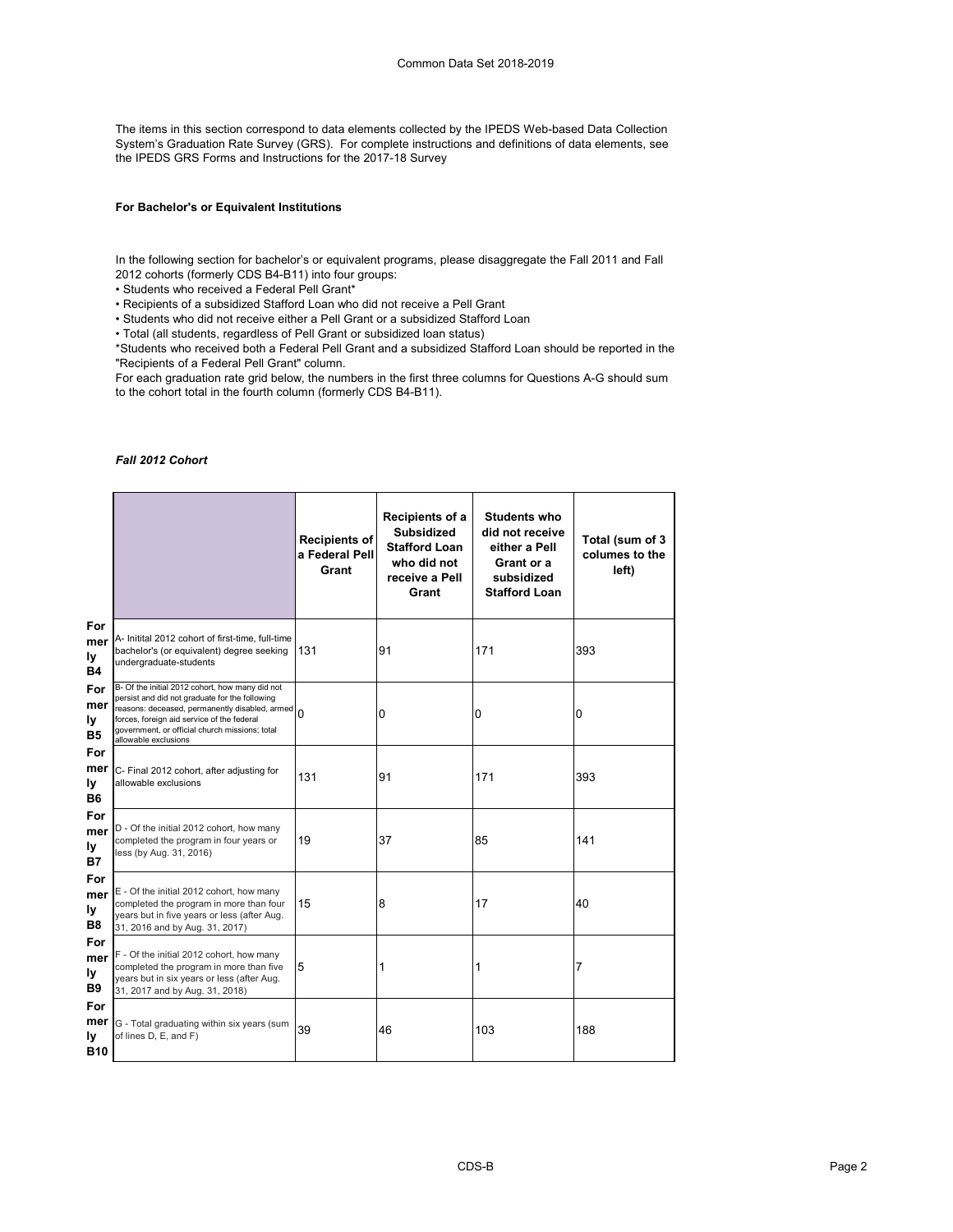# Common Data Set 2018-2019

| <b>For</b><br><b>Iv</b><br><b>B11</b> | <b>mer</b> $ H - Six-year graduation rate for 2012$<br>cohort (G divided by C) | 0.297709924 | 0.505494505 | 0.602339181 | 0.478371501 |
|---------------------------------------|--------------------------------------------------------------------------------|-------------|-------------|-------------|-------------|
|---------------------------------------|--------------------------------------------------------------------------------|-------------|-------------|-------------|-------------|

*Fall 2011 Cohort*

|                                       |                                                                                                                                                                                                                                                                             | <b>Recipients of</b><br>a Federal Pell<br>Grant | Recipients of a<br><b>Subsidized</b><br><b>Stafford Loan</b><br>who did not<br>receive a Pell<br>Grant | <b>Students who</b><br>did not receive<br>either a Pell<br>Grant or a<br>subsidized<br><b>Stafford Loan</b> | Total (sum of 3<br>columes to the<br>left) |
|---------------------------------------|-----------------------------------------------------------------------------------------------------------------------------------------------------------------------------------------------------------------------------------------------------------------------------|-------------------------------------------------|--------------------------------------------------------------------------------------------------------|-------------------------------------------------------------------------------------------------------------|--------------------------------------------|
| For<br>mer<br>ly<br><b>B4</b>         | A- Initital 2011 cohort of first-time, full-time<br>bachelor's (or equivalent) degree seeking<br>undergraduate-students                                                                                                                                                     | 134                                             | 97                                                                                                     | 163                                                                                                         | 394                                        |
| For<br>mer<br>ly<br><b>B5</b>         | B- Of the initial 2011 cohort, how many did not<br>persist and did not graduate for the following<br>reasons: deceased, permanently disabled, armed<br>forces, foreign aid service of the federal<br>government, or official church missions; total<br>allowable exclusions | 0                                               | 0                                                                                                      | 0                                                                                                           | $\mathbf 0$                                |
| For<br>mer<br>ly<br><b>B6</b>         | C- Final 2011 cohort, after adjusting for<br>allowable exclusions                                                                                                                                                                                                           | 134                                             | 97                                                                                                     | 163                                                                                                         | 394                                        |
| For<br>mer<br>ly<br><b>B7</b>         | D - Of the initial 2011 cohort, how many<br>completed the program in four years or<br>less (by Aug. 31, 2015)                                                                                                                                                               | 29                                              | 29                                                                                                     | 80                                                                                                          | 138                                        |
| For<br>mer<br>Iу<br><b>B8</b>         | E - Of the initial 2011 cohort, how many<br>completed the program in more than four<br>years but in five years or less (after Aug.<br>31, 2015 and by Aug. 31, 2016)                                                                                                        | 19                                              | 13                                                                                                     | 26                                                                                                          | 58                                         |
| For<br>mer<br>ly<br><b>B9</b>         | F - Of the initial 2011 cohort, how many<br>completed the program in more than five<br>years but in six years or less (after Aug.<br>31, 2016 and by Aug. 31, 2017)                                                                                                         | $\mathbf{2}$                                    | 1                                                                                                      | $\mathbf 2$                                                                                                 | 5                                          |
| For<br>mer<br>ly<br><b>B10</b>        | G - Total graduating within six years (sum<br>of lines D, E, and F)                                                                                                                                                                                                         | 50                                              | 43                                                                                                     | 108                                                                                                         | 201                                        |
| For<br>mer<br><b>ly</b><br><b>B11</b> | H - Six-year graduation rate for 2011<br>cohort (G divided by C)                                                                                                                                                                                                            | 0.373134328                                     | 0.443298969                                                                                            | 0.662576687                                                                                                 | 0.510152284                                |

### **For Two-Year Institutions**

Please provide data for the 2015 cohort if available. If 2014 cohort data are not available, provide data for the 2014 cohort.

*2015 Cohort*

| LUIU UUIIUI L                                                                                                                                                                                                                                                                              |  |
|--------------------------------------------------------------------------------------------------------------------------------------------------------------------------------------------------------------------------------------------------------------------------------------------|--|
| <b>B12</b> Initial 2015 cohort, total of first-time, full-time degree/certificate-seeking students:                                                                                                                                                                                        |  |
| <b>B13</b> Of the initial 2015 cohort, how many did not persist and did not graduate for the<br>following reasons: death, permanent disability, service in the armed forces, foreign aid<br>service of the federal government, or official church missions; total allowable<br>exclusions: |  |
| <b>B14</b> Final 2015 cohort, after adjusting for allowable exclusions (Subtract question B13 from<br>question B12):                                                                                                                                                                       |  |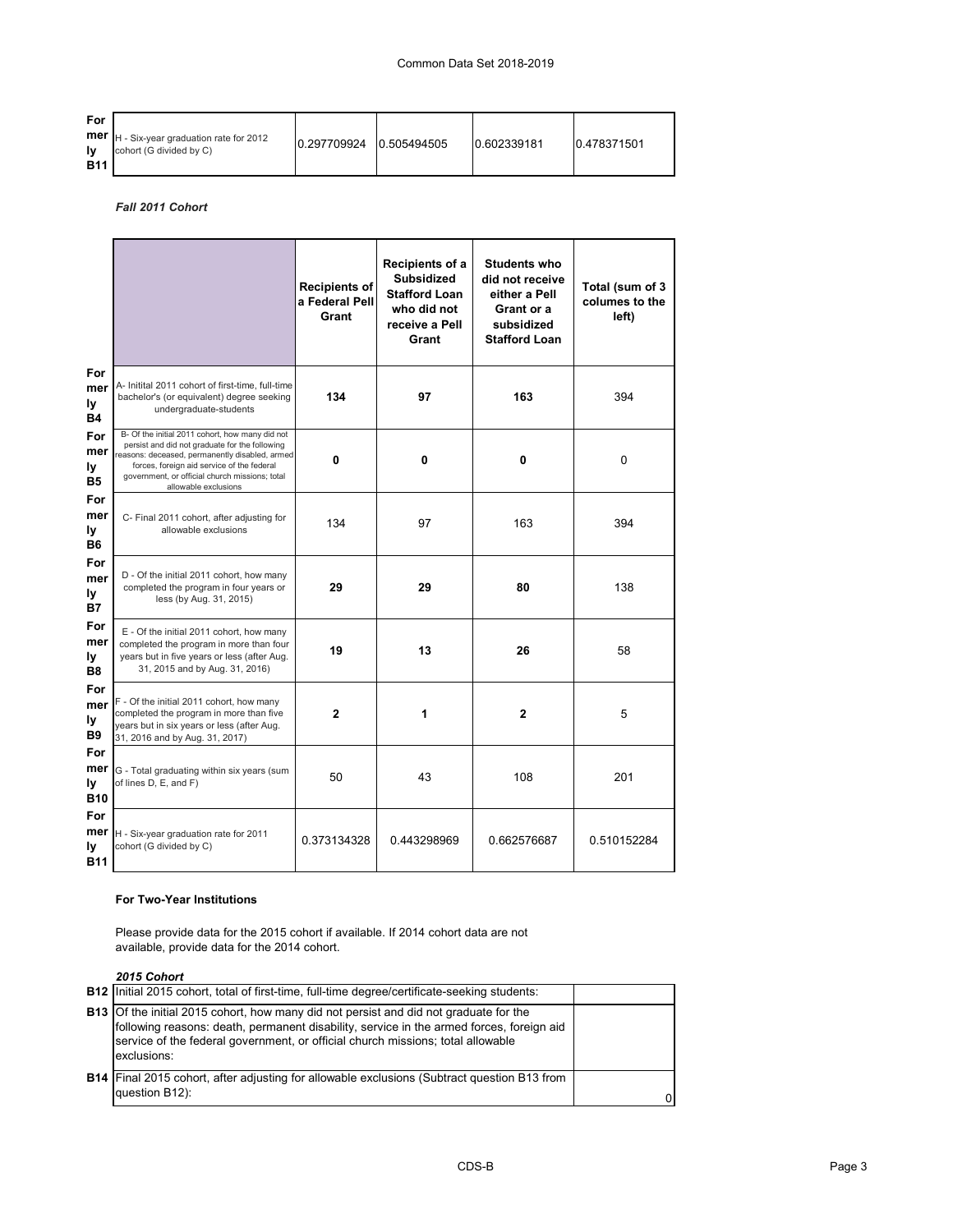|            | <b>B15</b> Completers of programs of less than two years duration (total):                                       |  |
|------------|------------------------------------------------------------------------------------------------------------------|--|
|            | <b>B16</b> Completers of programs of less than two years within 150 percent of normal time:                      |  |
|            | <b>B17</b> Completers of programs of at least two but less than four years (total):                              |  |
|            | <b>B18</b> Completers of programs of at least two but less than four-years within 150 percent of<br>normal time: |  |
| <b>B19</b> | Total transfers-out (within three years) to other institutions:                                                  |  |
| <b>B20</b> | Total transfers to two-year institutions:                                                                        |  |
| <b>B21</b> | Total transfers to four-year institutions:                                                                       |  |

### *2014 Cohort*

|            | <b>B12</b> Initial 2014 cohort, total of first-time, full-time degree/certificate-seeking students:                                                                                                                                                                                        |  |
|------------|--------------------------------------------------------------------------------------------------------------------------------------------------------------------------------------------------------------------------------------------------------------------------------------------|--|
|            | <b>B13</b> Of the initial 2014 cohort, how many did not persist and did not graduate for the<br>following reasons: death, permanent disability, service in the armed forces, foreign aid<br>service of the federal government, or official church missions; total allowable<br>exclusions: |  |
|            | <b>B14</b> Final 2014 cohort, after adjusting for allowable exclusions (Subtract question B13 from<br>question B12):                                                                                                                                                                       |  |
| <b>B15</b> | Completers of programs of less than two years duration (total):                                                                                                                                                                                                                            |  |
|            | <b>B16</b> Completers of programs of less than two years within 150 percent of normal time:                                                                                                                                                                                                |  |
| <b>B17</b> | Completers of programs of at least two but less than four years (total):                                                                                                                                                                                                                   |  |
|            | <b>B18</b> Completers of programs of at least two but less than four-years within 150 percent of<br>normal time:                                                                                                                                                                           |  |
|            | B19   Total transfers-out (within three years) to other institutions:                                                                                                                                                                                                                      |  |
| <b>B20</b> | Total transfers to two-year institutions:                                                                                                                                                                                                                                                  |  |
|            | <b>B21</b> Total transfers to four-year institutions:                                                                                                                                                                                                                                      |  |

## **Retention Rates**

Report for the cohort of all full-time, first-time bachelor's (or equivalent) degree-seeking undergraduate students who entered in Fall 2017 (or the preceding summer term). The initial cohort may be adjusted for students who departed for the following reasons: death, permanent disability, service in the armed forces, foreign aid service of the federal government or official church missions. No other adjustments to the initial cohort should be made.

| <b>B22</b> For the cohort of all full-time bachelor's (or equivalent) degree-seeking undergraduate |        |
|----------------------------------------------------------------------------------------------------|--------|
| students who entered your institution as freshmen in Fall 2017 (or the preceding                   |        |
| summer term), what percentage was enrolled at your institution as of the date your                 |        |
| Institution calculates its official enrollment in Fall 2018?                                       |        |
|                                                                                                    | 68.00% |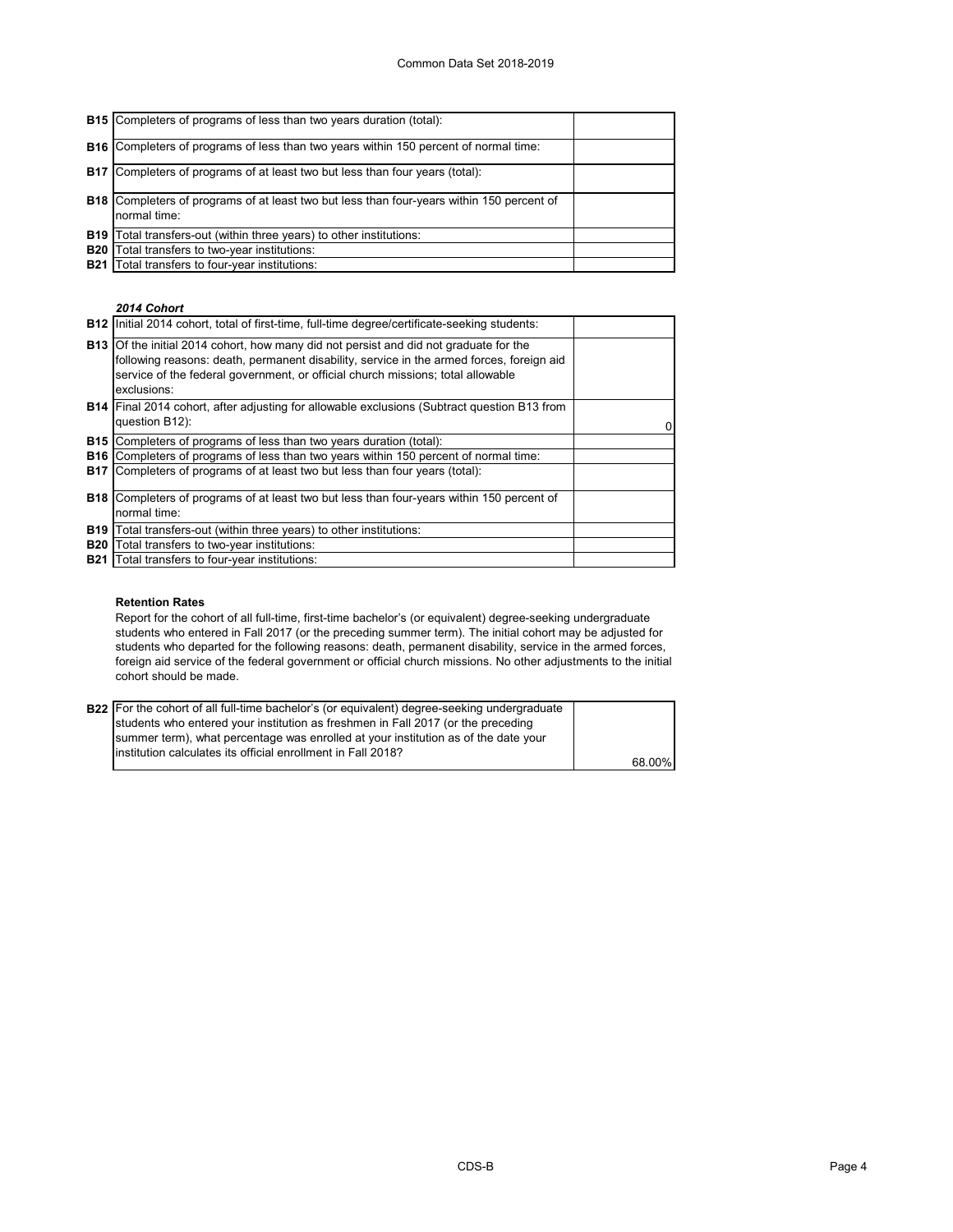# **C. FIRST-TIME, FIRST-YEAR (FRESHMAN) ADMISSION**

# **Applications**

**C1 First-time, first-year, (freshmen) students: Provide the number of degree-seeking, first-time, firstyear students who applied, were admitted, and enrolled (full- or part-time) in Fall 2018. Include early decision, early action, and students who began studies during summer in this cohort. Applicants should include only those students who fulfilled the requirements for consideration for admission (i.e., who completed actionable applications) and who have been notified of one of the following actions: admission, nonadmission, placement on waiting list, or application withdrawn (by applicant or institution). Admitted applicants should include wait-listed students who were subsequently offered admission.**

| C <sub>1</sub> | Total first-time, first-year (freshman) men who applied               | 776 |       |
|----------------|-----------------------------------------------------------------------|-----|-------|
| C <sub>1</sub> | Total first-time, first-year (freshman) women who applied             | 990 | 5.56% |
|                |                                                                       |     |       |
| C <sub>1</sub> | Total first-time, first-year (freshman) men who were admitted         | 645 |       |
| C <sub>1</sub> | Total first-time, first-year (freshman) women who were admitted       | 842 | 8.70% |
|                |                                                                       |     |       |
| C <sub>1</sub> | Total full-time, first-time, first-year (freshman) men who enrolled   | 235 |       |
| C <sub>1</sub> | Total part-time, first-time, first-year (freshman) men who enrolled   |     |       |
|                |                                                                       |     |       |
| C1             | Total full-time, first-time, first-year (freshman) women who enrolled | 245 |       |
| C <sub>1</sub> | Total part-time, first-time, first-year (freshman) women who enrolled |     |       |

**C2 Freshman wait-listed students (students who met admission requirements but whose final admission was contingent on space availability)**

|                | aannoolon was contingent on space avanasinty,                    |     |    |  |  |
|----------------|------------------------------------------------------------------|-----|----|--|--|
|                |                                                                  | Yes | No |  |  |
| C <sub>2</sub> | Do you have a policy of placing students on a waiting list?      |     | x  |  |  |
| C <sub>2</sub> | yes, please answer the questions below for Fall 2018 admissions: |     |    |  |  |
| C <sub>2</sub> | Number of qualified applicants offered a place on waiting list   |     |    |  |  |
| C <sub>2</sub> | Number accepting a place on the waiting list                     |     |    |  |  |
| C <sub>2</sub> | Number of wait-listed students admitted                          |     |    |  |  |
|                |                                                                  | Yes | No |  |  |
| C <sub>2</sub> | Is your waiting list ranked?                                     |     |    |  |  |
| C <sub>2</sub> | yes, do you release that information to students?                |     |    |  |  |
| C <sub>2</sub> | Do you release that information to school counselors?            |     |    |  |  |

# **Admission Requirements**

| C <sub>3</sub> | High school completion requirement                |   |
|----------------|---------------------------------------------------|---|
| C <sub>3</sub> | High school diploma is required and GED is        | x |
|                | accepted                                          |   |
| C <sub>3</sub> | High school diploma is required and GED is not    |   |
|                | laccepted                                         |   |
| C <sub>3</sub> | High school diploma or equivalent is not required |   |
|                |                                                   |   |

**C4 Does your institution require or recommend a general college-preparatory program for degreeseeking students?**

| C <sub>4</sub> | Require                                 |  |
|----------------|-----------------------------------------|--|
|                | <b>C4</b> Recommend                     |  |
|                | <b>C4</b> Neither require nor recommend |  |

**C5 Distribution of high school units required and/or recommended.** Specify the distribution of academic high school course units required and/or recommended of all or most degree-seeking students using Carnegie units (one unit equals one year of study or its equivalent). If you use a different system for calculating units, please convert.

| C <sub>5</sub> |                              | <b>Units</b>    | <b>Units</b> |
|----------------|------------------------------|-----------------|--------------|
|                |                              | <b>Required</b> | Recommended  |
| C <sub>5</sub> | Total academic units         | 26              |              |
| C <sub>5</sub> | English                      | 4               |              |
| C <sub>5</sub> | Mathematics                  |                 |              |
| C <sub>5</sub> | Science                      |                 |              |
| C <sub>5</sub> | Of these, units that must be |                 |              |
|                | lab                          |                 |              |
| C <sub>5</sub> | Foreign language             | 2               |              |
| C <sub>5</sub> | Social studies               |                 |              |
| C <sub>5</sub> | History                      |                 |              |
| C <sub>5</sub> | Academic electives           |                 |              |
| C <sub>5</sub> | <b>Computer Science</b>      |                 |              |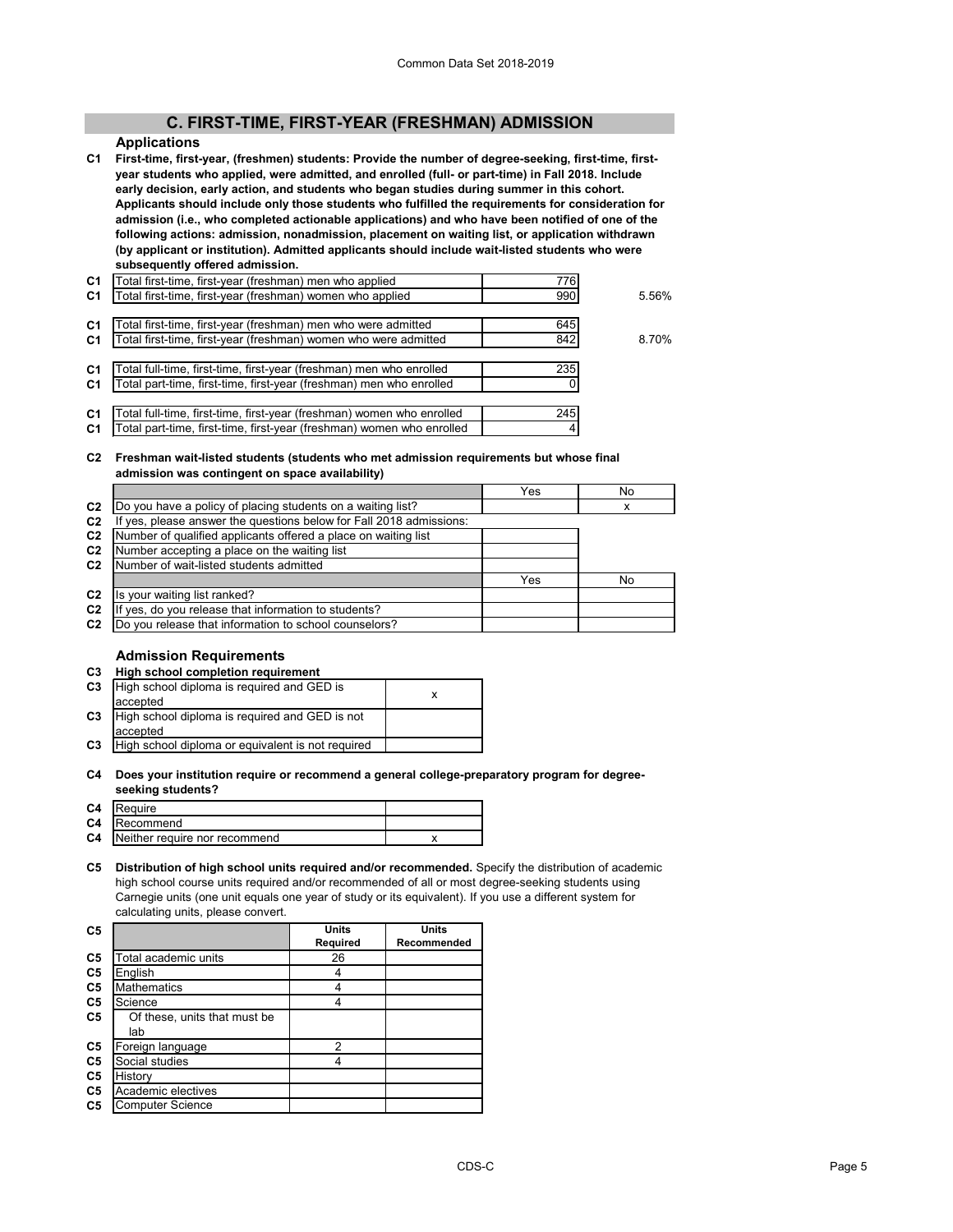| C <sub>5</sub> | Visual/Performing Arts |                                                         |  |
|----------------|------------------------|---------------------------------------------------------|--|
| C <sub>5</sub> | Other (specify)        | 1 Physical<br>Education, 0.5<br>Speech<br>Communication |  |

# **Basis for Selection**

**C6** Do you have an open admission policy, under which virtually all secondary school graduates or students with GED equivalency diplomas are admitted without regard to academic record, test scores, or other qualifications? If so, check which applies:

| C6             | Open admission policy as described above for all students         |  |
|----------------|-------------------------------------------------------------------|--|
| C6             | Open admission policy as described above for most students, but-- |  |
| C <sub>6</sub> | selective admission for out-of-state students                     |  |
| C6             | selective admission to some programs                              |  |
| C6             | other (explain):                                                  |  |
|                |                                                                   |  |

### **C7 Relative importance of each of the following academic and nonacademic factors in first-time, firstyear, degree-seeking (freshman) admission decisions.**

| C7             |                                     | <b>Very Important</b> | Important | <b>Considered</b>         | <b>Not Considered</b> |
|----------------|-------------------------------------|-----------------------|-----------|---------------------------|-----------------------|
| C7             | <b>Academic</b>                     |                       |           |                           |                       |
| C7             | Rigor of secondary school<br>record |                       |           | X                         |                       |
| C7             | Class rank                          |                       |           | X                         |                       |
| C <sub>7</sub> | Academic GPA                        |                       |           | X                         |                       |
| C7             | Standardized test scores            |                       | X         |                           |                       |
| C7             | <b>Application Essay</b>            |                       |           |                           | X                     |
| C7             | Recommendation(s)                   |                       |           | $\boldsymbol{\mathsf{x}}$ |                       |
| C7             | Nonacademic                         |                       |           |                           |                       |
| C <sub>7</sub> | Interview                           |                       |           |                           | X                     |
| C7             | <b>Extracurricular activities</b>   |                       |           | X                         |                       |
| C7             | Talent/ability                      |                       |           |                           | X                     |
| C7             | Character/personal qualities        |                       |           | X                         |                       |
| C7             | First generation                    |                       |           | X                         |                       |
| C7             | Alumni/ae relation                  |                       |           |                           | X                     |
| C7             | Geographical residence              |                       |           |                           | X                     |
| C <sub>7</sub> | State residency                     |                       |           |                           | X                     |
| C7             | Religious                           |                       |           |                           | X                     |
|                | affiliation/commitment              |                       |           |                           |                       |
| C <sub>7</sub> | Racial/ethnic status                |                       |           |                           | X                     |
| C7             | Volunteer work                      |                       |           | X                         |                       |
| C7             | Work experience                     |                       |           | X                         |                       |
| C7             | Level of applicant's interest       |                       |           |                           | X                     |

# **SAT and ACT Policies**

| C8 | <b>Entrance exams</b>                                                    |     |    |
|----|--------------------------------------------------------------------------|-----|----|
|    |                                                                          | Yes | No |
|    | C8A Does your institution make use of SAT, ACT, or SAT Subject Test      |     |    |
|    | scores in admission decisions for first-time, first-year, degree-seeking |     |    |
|    | applicants?                                                              |     |    |

**C8A** If yes, place check marks in the appropriate boxes below to reflect your institution's policies for use in admission for Fall 2020.

| C8A |                                         | <b>ADMISSION</b> |                  |                         |                                        |                 |
|-----|-----------------------------------------|------------------|------------------|-------------------------|----------------------------------------|-----------------|
| C8A |                                         | <b>Require</b>   | <b>Recommend</b> | <b>Require for Some</b> | <b>Consider if</b><br><b>Submitted</b> | <b>Not Used</b> |
|     | C8A SAT or ACT                          |                  |                  |                         |                                        |                 |
|     | C8A ACT only                            |                  |                  |                         |                                        |                 |
|     | C8A SAT only                            |                  |                  |                         |                                        |                 |
|     | <b>C8A SAT and SAT Subject Tests or</b> |                  |                  |                         |                                        |                 |
|     | <b>ACT</b>                              |                  |                  |                         |                                        |                 |
|     | <b>C8A SAT Subject Tests only</b>       |                  |                  |                         |                                        |                 |

**C8B** If your institution will make use of the ACT in admission decisions for first-time, first-year, degree-seeking applicants for Fall 2020, please indicate which ONE of the following applies: (regardless of whether the writing score will be used in the admissions process):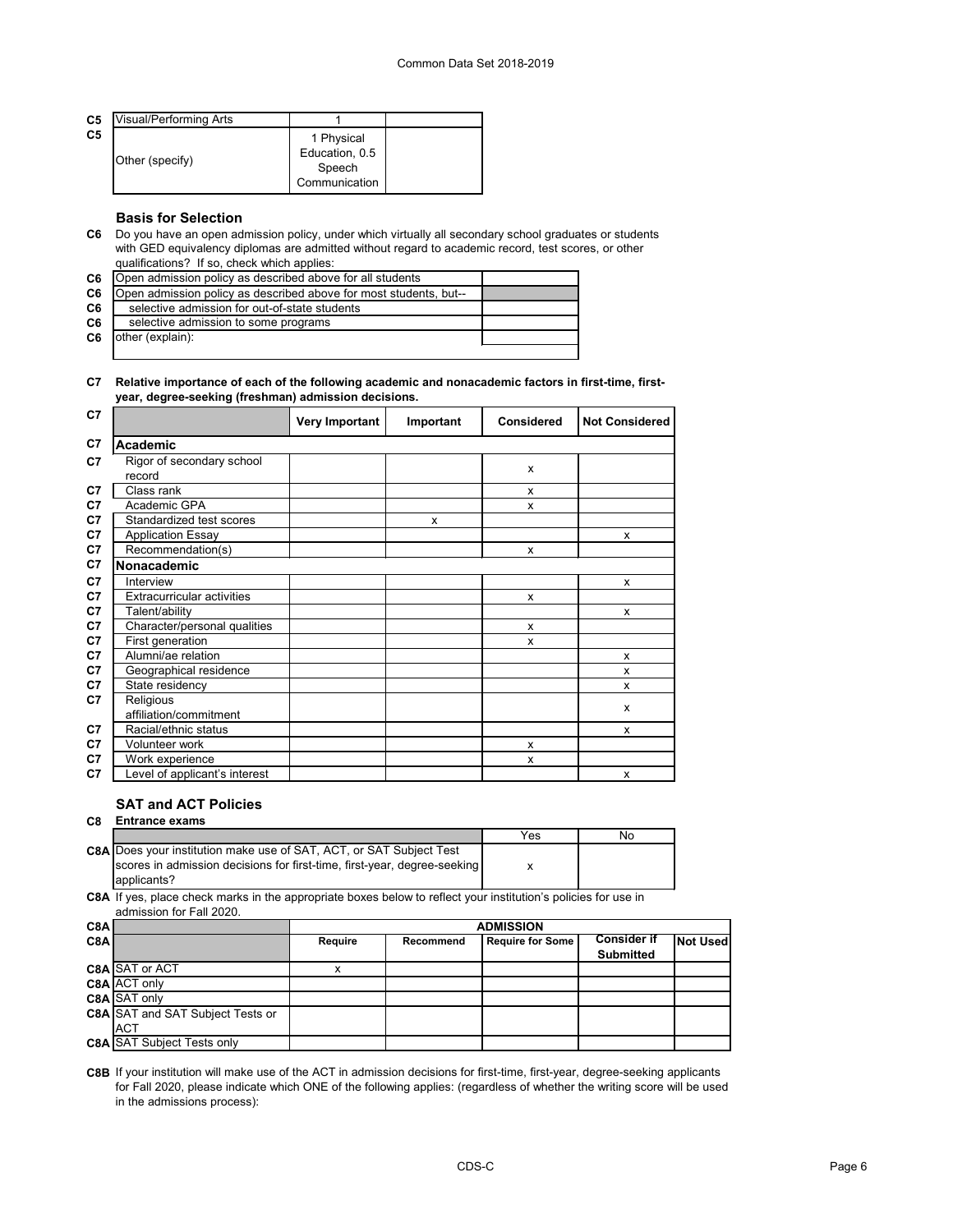**C8B** ACT with writing required

**C8B** ACT with writing recommended

**C8B** ACT with or without writing accepted **ACT X EXECUTE:** THE RESEARCH **X** 

| × |
|---|

**C8B** If your institution will make use of the SAT in admission decisions for first-time, first-year, degree-seeking applicants for Fall 2020 please indicate which ONE of the following applies (regardless of whether the Essay score will be used in the admissions process:

**C8B** SAT with Essay component required

**C8B** SAT with Essay component recommended

**C8B** SAT with or without Essay component accepted **with a state of the control of the control of the control of the control of the control of the control of the control of the control of the control of the control of the** 



**C8C** Please indicate how your institution will use the SAT or ACT writing component; check all that apply:

| C <sub>8</sub> C |                                              | <b>SAT</b> essay | <b>ACT</b> essay |
|------------------|----------------------------------------------|------------------|------------------|
|                  | <b>C8C</b> For admission                     |                  |                  |
|                  | <b>C8C</b> For placement                     |                  |                  |
|                  | C8C For advising                             |                  |                  |
|                  | <b>C8C</b> In place of an application essay  |                  |                  |
| C8C              |                                              |                  |                  |
|                  | As a validity check on the application essay |                  |                  |
|                  | C8C No college policy as of now              |                  |                  |
|                  | <b>C8C</b> Not using essay component         |                  |                  |
|                  |                                              |                  |                  |

**C8D In addition**, does your institution use applicants' test scores for academic advising?

| C8D I |                                                                                | 'es | NO |                 |
|-------|--------------------------------------------------------------------------------|-----|----|-----------------|
|       |                                                                                |     |    |                 |
|       |                                                                                |     |    |                 |
|       | <b>C8E</b> I Latest date by which SAT or ACT scores must be received for fall- |     |    | August 15, 2019 |
|       |                                                                                |     |    |                 |

| <b>COLLECTED</b> COLLECTED IN A LIGITAL COLLECTED IN THE COLLECTED IN THE COLLECTED IN THE COLLECTED IN THE COLLECTED IN THE COLLECTED IN THE COLLECTED IN THE COLLECTED IN THE COLLECTED IN THE COLLECTED IN A LIGIT COLLECTED IN | T August 10. ZUTS |
|------------------------------------------------------------------------------------------------------------------------------------------------------------------------------------------------------------------------------------|-------------------|
| <b>C8E</b> Latest date by which SAT Subject Test scores must be received for                                                                                                                                                       |                   |
| <b>Ifall-term admission</b>                                                                                                                                                                                                        | n/a               |

**C8F C8F** If necessary, use this space to clarify your test policies (e.g., if tests are recommended for some students,

**C8G** Please indicate which tests your institution uses for placement (e.g., state tests):

| $C8G$ SAT  |                                  |  |
|------------|----------------------------------|--|
| C8G ACT    |                                  |  |
|            | <b>C8G</b> SAT Subject Tests     |  |
| $CSG$ $AP$ |                                  |  |
|            | C8G CLEP                         |  |
|            | <b>C8G</b> Institutional Exam    |  |
|            | <b>C8G</b> State Exam (specify): |  |

### **Freshman Profile**

Provide information for ALL enrolled, degree-seeking, full-time and part-time, first-time, first-year (freshman) students enrolled in Fall 2018, including students who began studies during summer, international students/nonresident aliens, and students admitted under special arrangements.

**C9 Percent and number of first-time, first-year (freshman) students enrolled in Fall 2018 who submitted national standardized (SAT/ACT) test scores. Include information for ALL enrolled, degree-seeking, first-time, first-year (freshman) students who submitted test scores. Do not include partial test scores (e.g., mathematics scores but not critical reading for a category of students) or combine other standardized test results (such as TOEFL) in this item.** *Do* **not convert SAT scores to ACT scores and vice versa.** *Do* **convert Old SAT scores to New SAT scores using the College Board's concordance tools and tables (sat.org/concordance).**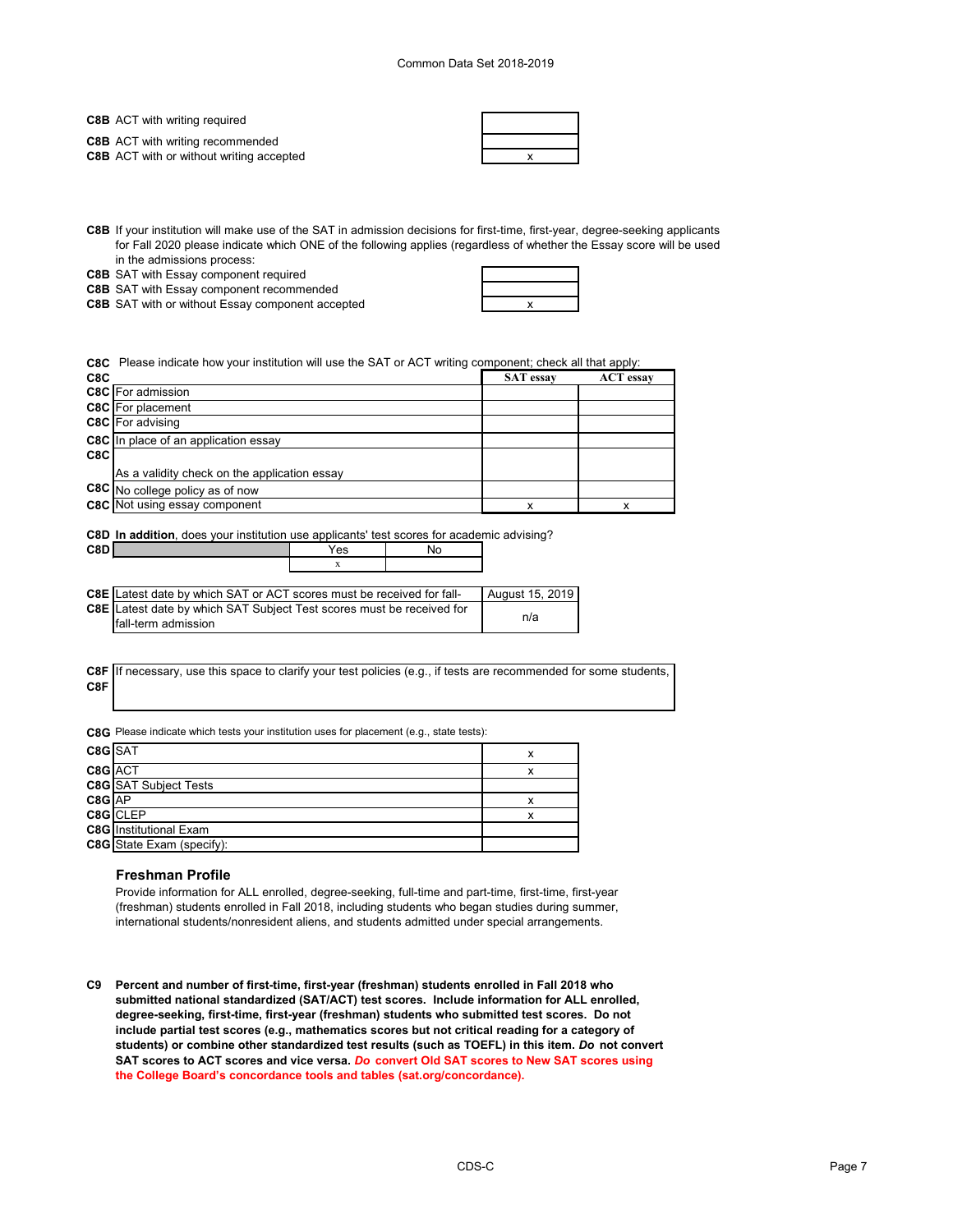| C <sub>9</sub>                   | Percent submitting SAT scores                                                                               |                      | 61% Number submitting SAT scores |                 | 297 |
|----------------------------------|-------------------------------------------------------------------------------------------------------------|----------------------|----------------------------------|-----------------|-----|
| C <sub>9</sub>                   | Percent submitting ACT scores                                                                               |                      | 61% Number submitting ACT scores |                 | 295 |
|                                  |                                                                                                             |                      | 75th Percentile                  |                 |     |
| C <sub>9</sub>                   |                                                                                                             | 25th Percentile      |                                  |                 |     |
| C <sub>9</sub>                   | <b>SAT Evidence-Based Reading</b>                                                                           |                      |                                  |                 |     |
|                                  | and Writing                                                                                                 | 500                  | 590                              |                 |     |
| C <sub>9</sub>                   | <b>SAT Math</b>                                                                                             | 500                  | 580                              |                 |     |
| C <sub>9</sub>                   | <b>ACT Composite</b>                                                                                        | 18                   | 24                               |                 |     |
| C <sub>9</sub>                   | <b>ACT Math</b>                                                                                             | 17                   | 24                               |                 |     |
| C <sub>9</sub>                   | <b>ACT English</b>                                                                                          | 16                   | 25                               |                 |     |
| C <sub>9</sub>                   | <b>ACT Writing</b>                                                                                          | 6                    | $\overline{7}$                   |                 |     |
| C <sub>9</sub><br>C <sub>9</sub> | Percent of first-time, first-year (freshman) students with scores in each range:                            | <b>SAT Evidence-</b> |                                  |                 |     |
|                                  |                                                                                                             | <b>Based Reading</b> |                                  |                 |     |
|                                  |                                                                                                             | and Writing          | <b>SAT Math</b>                  |                 |     |
| C <sub>9</sub>                   | 700-800                                                                                                     | 4.38%                | 3.03%                            |                 |     |
| C <sub>9</sub>                   | 600-699                                                                                                     | 18.52%               | 16.84%                           |                 |     |
| C <sub>9</sub>                   | 500-599                                                                                                     | 56.90%               | 57.57%                           |                 |     |
| C <sub>9</sub>                   | 400-499                                                                                                     | 19.19%               | 21.89%                           |                 |     |
| C <sub>9</sub>                   | 300-399                                                                                                     | 1.01%                | 0.67%                            |                 |     |
| C <sub>9</sub>                   | 200-299                                                                                                     | 0.00%                | 0.00%                            |                 |     |
|                                  | Totals should = 100%                                                                                        | 100.00%              | 100.00%                          |                 |     |
| C <sub>9</sub>                   |                                                                                                             | <b>ACT Composite</b> | <b>ACT English</b>               | <b>ACT Math</b> |     |
| C <sub>9</sub>                   | 30-36                                                                                                       | 3.39%                | 8.14%                            | 1.69%           |     |
| C <sub>9</sub>                   | 24-29                                                                                                       | 27.12%               | 22.37%                           | 24.75%          |     |
| C <sub>9</sub>                   | 18-23                                                                                                       | 54.58%               | 38.31%                           | 47.80%          |     |
| C9                               | $12 - 17$                                                                                                   | 14.91%               | 29.49%                           | 25.76%          |     |
| C <sub>9</sub>                   | $6 - 11$                                                                                                    | 0.00%                | 1.69%                            | 0.00%           |     |
| C <sub>9</sub>                   | Below <sub>6</sub>                                                                                          | 0.00%                | 0.00%                            | 0.00%           |     |
|                                  | Totals should = 100%                                                                                        | 100.00%              | 100.00%                          | 100.00%         |     |
|                                  | C10. Percept of all degree sooking first time first vear (freshman) students who had bigh school class rank |                      |                                  |                 |     |

**C10** Percent of all degree-seeking, first-time, first-year (freshman) students who had high school class rank within each of the following ranges (report information for those students from whom you collected high school rank information).

|                                                                                           | 16% |                           |  |
|-------------------------------------------------------------------------------------------|-----|---------------------------|--|
| C10 Percent in top tenth of high school graduating class                                  |     |                           |  |
| C10 Percent in top quarter of high school graduating class                                | 38% |                           |  |
| C10 Percent in top half of high school graduating class                                   |     | $68\%$ Top half +         |  |
| C10   Percent in bottom half of high school graduating class                              |     | $32\%$ bottom half = 100% |  |
| C10 Percent in bottom quarter of high school graduating class                             | 9%  |                           |  |
| C10 Percent of total first-time, first-year (freshmen) students who submitted high school |     |                           |  |
| class rank:                                                                               |     | 76%                       |  |

**C11** Percentage of all enrolled, degree-seeking, first-time, first-year (freshman) students who had high school grade-point averages within each of the following ranges (using 4.0 scale). Report information only for those students from whom you collected high school GPA.

| C11 Percent who had GPA of 3.75 and higher      | 39.39%  |
|-------------------------------------------------|---------|
| C11 Percent who had GPA between 3.50 and 3.74   | 21.44%  |
| C11 Percent who had GPA between 3.25 and 3.49   | 13.13%  |
| C11   Percent who had GPA between 3.00 and 3.24 | 10.94%  |
| C11 Percent who had GPA between 2.50 and 2.99   | 12.69%  |
| C11 Percent who had GPA between 2.0 and 2.49    | 2.41%   |
| C11   Percent who had GPA between 1.0 and 1.99  | 0.00%   |
| C11 Percent who had GPA below 1.0               | 0.00%   |
| Totals should = 100%                            | 100.00% |
|                                                 |         |

| C12 Average high school GPA of all degree-seeking, first-time, first-year<br>(freshman) students who submitted GPA: | 3.52   |
|---------------------------------------------------------------------------------------------------------------------|--------|
| C12   Percent of total first-time, first-year (freshman) students who                                               |        |
| submitted high school GPA:                                                                                          | 94.42% |

## **Admission Policies**

|                 | C13 Application Fee |     |    |
|-----------------|---------------------|-----|----|
| C <sub>13</sub> |                     | ′es | NG |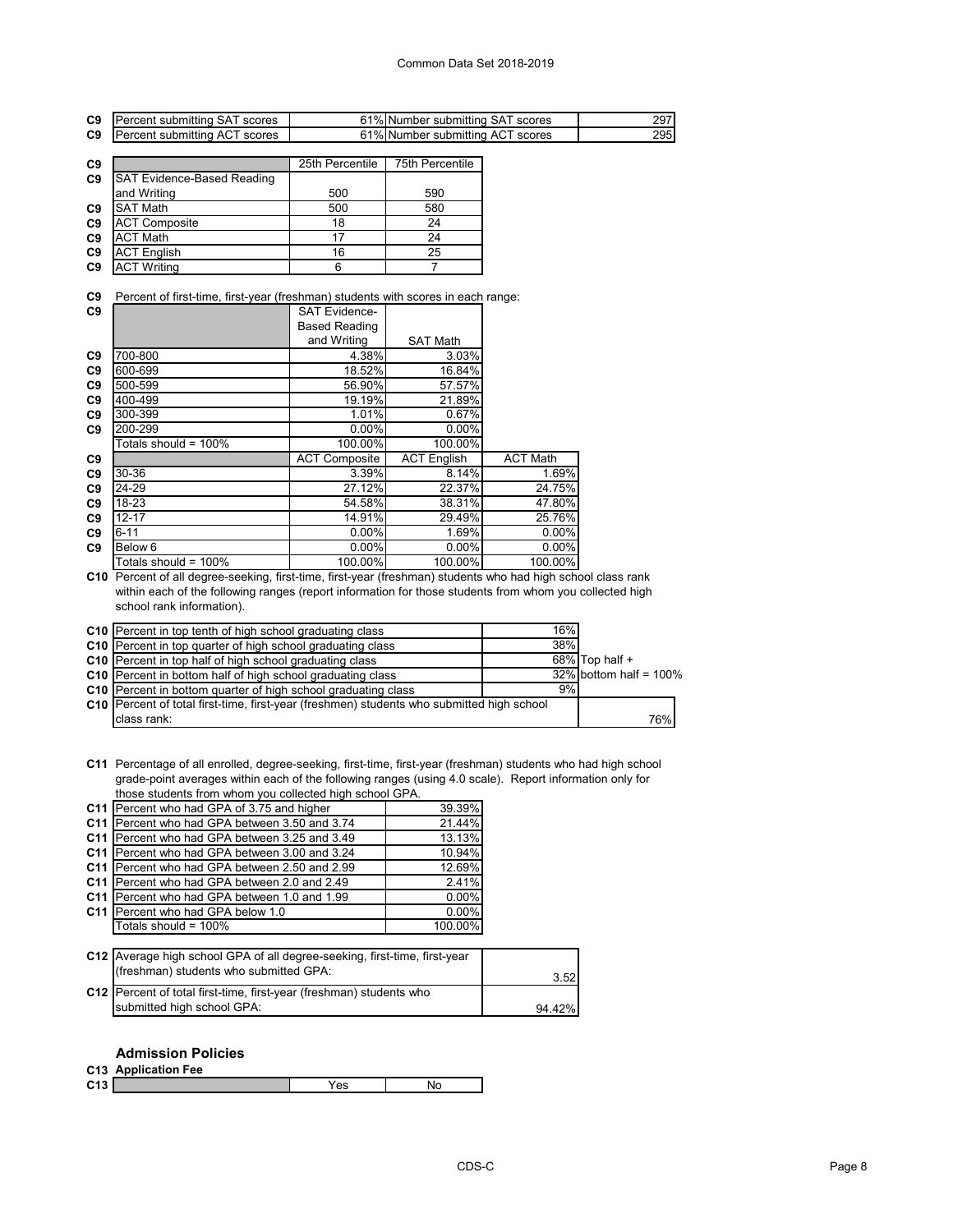|                 | C13 Does your institution have an                                               |       | X      |          |    |
|-----------------|---------------------------------------------------------------------------------|-------|--------|----------|----|
|                 | application fee?                                                                |       |        |          |    |
| C13             | Amount of application fee:                                                      |       |        |          |    |
| C <sub>13</sub> | C13 Can it be waived for applicants                                             | Yes   | No     |          |    |
|                 | with financial need?                                                            |       |        |          |    |
|                 |                                                                                 |       |        |          |    |
|                 | C13 If you have an application fee and an on-line application option,           |       |        |          |    |
|                 | C13 Same fee:                                                                   |       |        |          |    |
|                 |                                                                                 |       |        |          |    |
|                 | C13 Free:<br>C13 Reduced:                                                       | х     |        |          |    |
|                 |                                                                                 |       |        |          |    |
| C13             |                                                                                 | Yes   | No     |          |    |
|                 | C13 Can on-line application fee be                                              |       |        |          |    |
|                 | waived for applicants with                                                      |       |        |          |    |
|                 | financial need?                                                                 |       |        |          |    |
|                 |                                                                                 |       |        |          |    |
| C14             | C14 Application closing date                                                    | Yes   | No     |          |    |
|                 | C14 Does your institution have an                                               |       |        |          |    |
|                 | application closing date?                                                       |       | x      |          |    |
|                 | C14 Application closing date (fall):                                            |       |        |          |    |
|                 | C14 Priority date:                                                              |       |        |          |    |
|                 |                                                                                 |       |        |          |    |
| C <sub>15</sub> | C15 Are first-time, first-year students accepted for terms other than           |       |        | Yes<br>х | No |
| C16             | C16 On a rolling basis beginning<br>(date):<br>$C16$ By (date):<br>Other:       | 1-Sep |        |          |    |
|                 |                                                                                 |       |        |          |    |
|                 | C17 Reply policy for admitted applicants (fill in one only)                     |       |        |          |    |
|                 | C17 Must reply by (date):<br>C17 No set date:                                   | X     |        |          |    |
| C17             | Must reply by May 1 or within                                                   |       |        |          |    |
|                 | weeks if notified                                                               |       |        |          |    |
|                 | thereafter                                                                      |       |        |          |    |
| C17             | Other:                                                                          |       |        |          |    |
|                 |                                                                                 |       |        |          |    |
| C17             | Deadline for housing deposit (MM/DD):                                           |       | 5/1    |          |    |
| C17<br>C17      | Amount of housing deposit:<br>Refundable if student does not enroll?            |       | 300.00 |          |    |
| C17             | Yes, in full                                                                    | x     |        |          |    |
| C17             | Yes, in part                                                                    |       |        |          |    |
| C17             | No                                                                              |       |        |          |    |
|                 |                                                                                 |       |        |          |    |
|                 | C18 Deferred admission                                                          |       |        |          |    |
| C18             |                                                                                 |       |        | Yes      | No |
| C18             | Does your institution allow students to postpone enrollment after<br>admission? |       |        | X        |    |
|                 | C18 If yes, maximum period of postponement:                                     |       |        |          |    |
|                 | C19 Early admission of high school students                                     |       |        |          |    |
|                 |                                                                                 |       |        |          |    |

| C <sub>19</sub> |                                                                                | Yes | No |
|-----------------|--------------------------------------------------------------------------------|-----|----|
|                 | C19   Does your institution allow high school students to enroll as full-time, |     |    |
|                 | first-time, first-year (freshman) students one year or more before high        |     |    |
|                 | school graduation?                                                             |     |    |
|                 |                                                                                |     |    |

Question removed from CDS.

**C20 Common Application** Question removed from CDS. (Initiated during 2006-2007 cycle)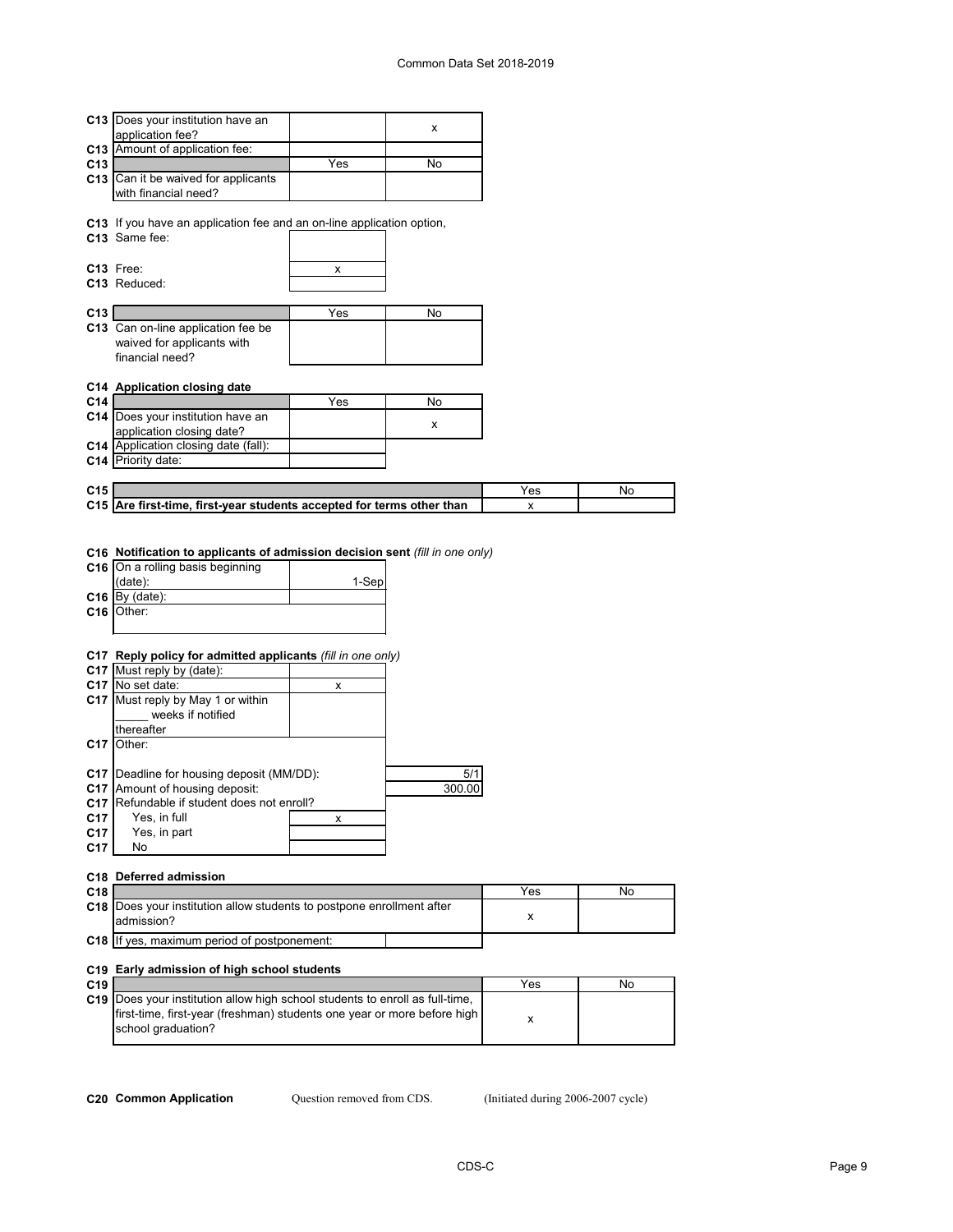# **Early Decision and Early Action Plans**

| C <sub>21</sub>                                                           | Yes | No |
|---------------------------------------------------------------------------|-----|----|
| C21 Does your institution offer an early decision plan (an admission plan |     |    |
| that permits students to apply and be notified of an admission            |     |    |
| decision well in advance of the regular notification date and that asks   |     | X  |
| students to commit to attending if accepted) for first-time, first-year   |     |    |
| (freshman) applicants for fall enrollment?                                |     |    |
| C21 If "yes," please complete the following:                              |     |    |
| C21 First or only early decision plan closing date                        |     |    |
| C21 First or only early decision plan notification date                   |     |    |
| C21 Other early decision plan closing date                                |     |    |
| C21 Other early decision plan notification date                           |     |    |
|                                                                           |     |    |
|                                                                           |     |    |
| C22 Early action                                                          |     |    |
| C <sub>22</sub>                                                           | Yes | No |
| C22<br>Do you have a nonbinding early action plan whereby students are    |     |    |
| notified of an admission decision well in advance of the regular          |     | X  |
| notification date but do not have to commit to attending your college?    |     |    |
|                                                                           |     |    |
| C22 If "yes," please complete the following:                              |     |    |
| C22 Early action closing date<br>C22 Early action notification date       |     |    |

**C22** Is your early action plan a "restrictive" plan under which you limit students from applying to other early plans?

| C <sub>22</sub> | ビン |  |
|-----------------|----|--|
| 0.22            |    |  |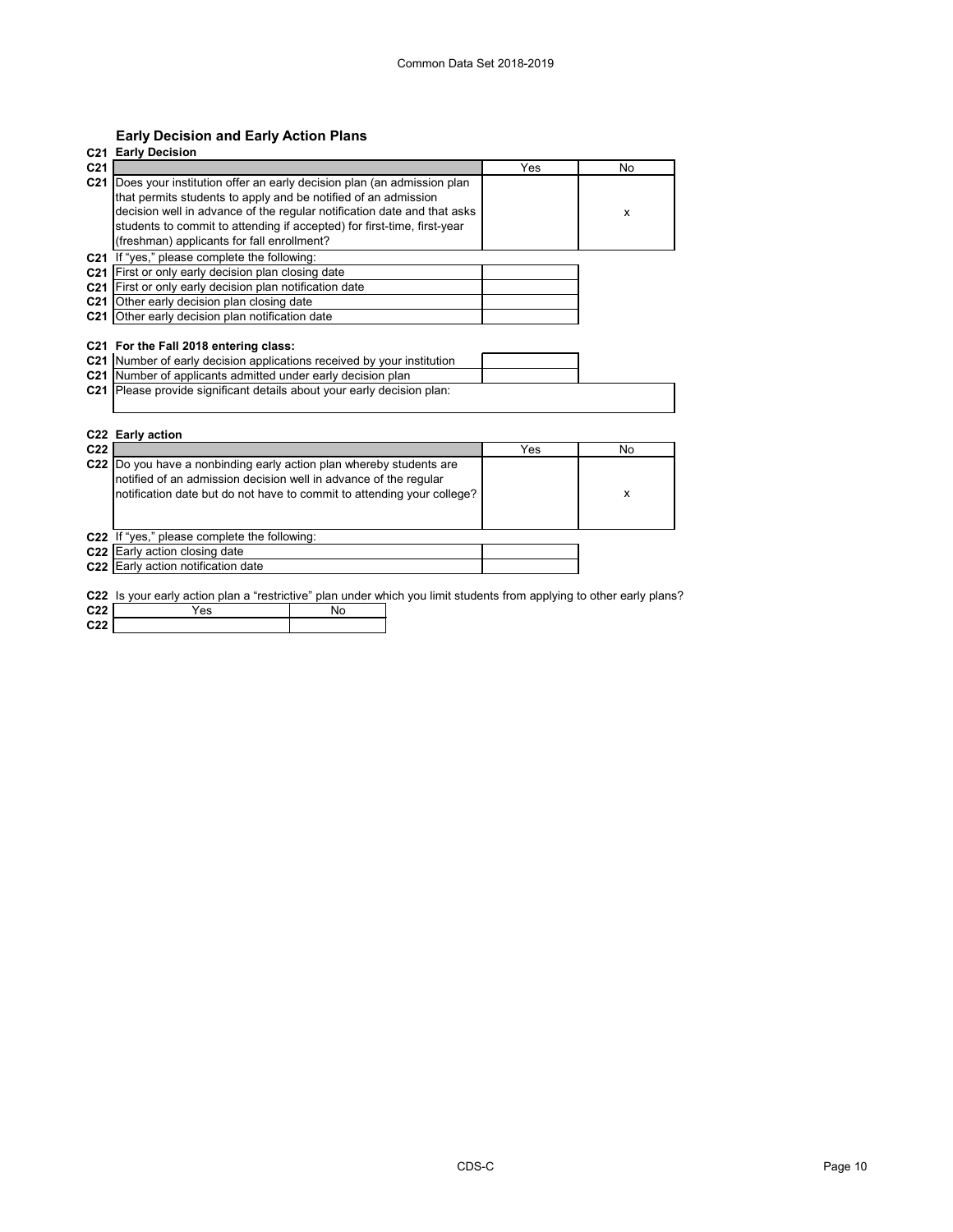# **D. TRANSFER ADMISSION**

# **Fall Applicants**

| D1             |                                                                                                                                                             | Yes | No |
|----------------|-------------------------------------------------------------------------------------------------------------------------------------------------------------|-----|----|
| D1             | Does your institution enroll transfer students? (If no,<br>please skip to Section E)                                                                        |     |    |
| D <sub>1</sub> | If yes, may transfer students earn advanced standing<br>credit by transferring credits earned from course work<br>completed at other colleges/universities? |     |    |

**D2** Provide the number of students who applied, were admitted, and enrolled as degree-seeking transfer students in Fall 2018.

| D <sub>2</sub> |       | Applicants | Admitted<br>Applicants | Enrolled<br>Applicants |          |
|----------------|-------|------------|------------------------|------------------------|----------|
| D <sub>2</sub> | Men   | 91         | 80                     | 43                     |          |
| D <sub>2</sub> | Women | 149        | 128                    | 68                     |          |
| D <sub>2</sub> | ⊺otal | 240        | 208                    | 111                    | $-1.23%$ |
|                |       | $-1.23%$   | $-6.73%$               |                        |          |

### **Application for Admission**

**D3** Indicate terms for which transfers may enroll:

| Fall<br>Winter<br>Spring<br>Summer |
|------------------------------------|

| D4 |                                                                                                                        | Yes | No |
|----|------------------------------------------------------------------------------------------------------------------------|-----|----|
| D4 | Must a transfer applicant have a minimum number of<br>credits completed or else must apply as an entering<br>freshman? | х   |    |
| D4 | If yes, what is the minimum number of credits and the unit<br>of measure?                                              | 24  |    |

# **D5** Indicate all items required of transfer students to apply for admission:

| D <sub>5</sub> |                                                            | Required of All | Recommended<br>of All | Recommended<br>of Some | Required of Some | Not Required |
|----------------|------------------------------------------------------------|-----------------|-----------------------|------------------------|------------------|--------------|
| D <sub>5</sub> | High school transcript                                     |                 |                       |                        | х                |              |
| D <sub>5</sub> | College transcript(s)                                      | x               |                       |                        |                  |              |
| D <sub>5</sub> | Essay or personal<br>statement                             |                 |                       |                        | х                |              |
| D <sub>5</sub> | Interview                                                  |                 |                       |                        | x                |              |
| D <sub>5</sub> | Standardized test scores                                   |                 |                       |                        |                  |              |
| D <sub>5</sub> | Statement of good<br>standing from prior<br>institution(s) |                 |                       |                        | x                |              |

**D6** 2.00 If a minimum high school grade point average is required of transfer applicants, specify (on a 4.0 scale):

**D7** If a minimum college grade point average is required of 2.00 transfer applicants, specify (on a 4.0 scale):

**D8** List any other application requirements specific to transfer applicants: Transfer students must submit their final high school transcripts and official ACT/SAT scores if they have less than 24 transferable hours.

**D9** List application priority, closing, notification, and candidate reply dates for transfer students. If applications are reviewed on a continuous or rolling basis, place a check mark in the "Rolling admission" column.

| D <sub>9</sub> |        | <b>Priority Date</b> | <b>Closing Date</b> | <b>Notification Date</b> | <b>Reply Date</b> | Rolling<br>Admission |
|----------------|--------|----------------------|---------------------|--------------------------|-------------------|----------------------|
| D <sub>9</sub> | Fall   |                      |                     |                          |                   | v                    |
| D <sub>9</sub> | Winter |                      |                     |                          |                   |                      |
| D <sub>9</sub> | Spring |                      |                     |                          |                   | v                    |
| D <sub>9</sub> | Summer |                      |                     |                          |                   | v                    |
|                |        |                      |                     |                          |                   |                      |
| <b>D10</b>     |        |                      |                     | Yes                      | No                |                      |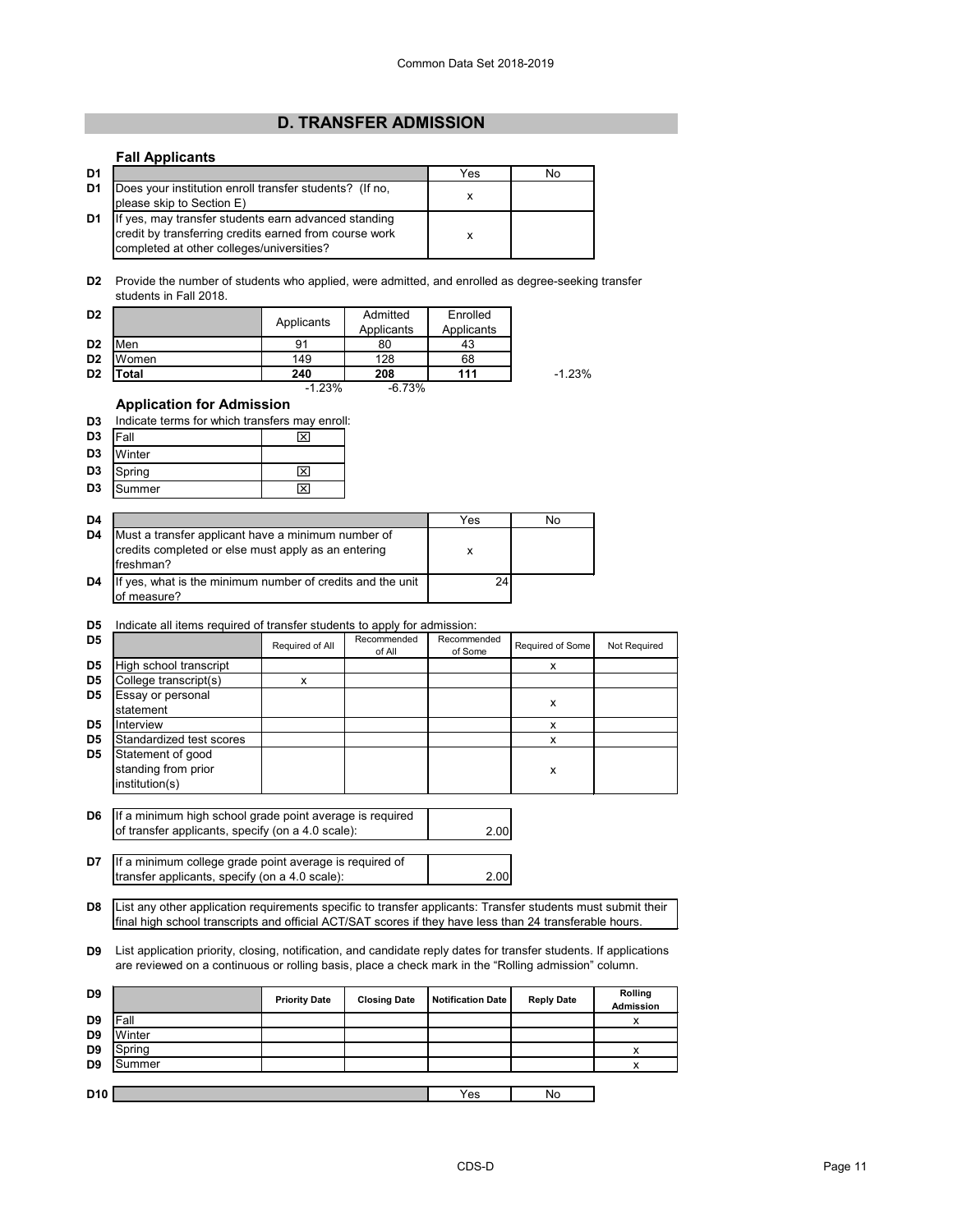|                 | <b>D10</b> Does an open admission policy, if reported, apply to<br>transfer students?                          |               |                |  |
|-----------------|----------------------------------------------------------------------------------------------------------------|---------------|----------------|--|
|                 | <b>D11</b> Describe additional requirements for transfer admission, if applicable:                             |               |                |  |
|                 | <b>Transfer Credit Policies</b>                                                                                |               |                |  |
|                 | <b>D12</b> Report the lowest grade earned for any course that may be<br>transferred for credit:                |               |                |  |
| D <sub>13</sub> |                                                                                                                | Number        | Unit Type      |  |
|                 | <b>D13</b> Maximum number of credits or courses that may be<br>transferred from a two-year institution:        | 66            | semester hours |  |
|                 |                                                                                                                |               |                |  |
| D <sub>14</sub> | D14 Maximum number of credits or courses that may be                                                           | <b>Number</b> | Unit Type      |  |
|                 | transferred from a four-year institution:                                                                      | 93            | semester hours |  |
|                 |                                                                                                                |               |                |  |
|                 | D15 Minimum number of credits that transfers must complete at<br>your institution to earn an associate degree: | N/A           |                |  |
|                 | <b>D16</b> Minimum number of credits that transfers must complete at                                           |               |                |  |
|                 | your institution to earn a bachelor's degree:                                                                  | 31.00         |                |  |
|                 | <b>D17</b> Describe other transfer credit policies:                                                            |               |                |  |

# **Military Service Transfer Credit Policies**

**D18** Does your institution accept the following military/veteran transfer credits:

|                 |                                                                                                                                                                                                                                   | Yes           | No        |
|-----------------|-----------------------------------------------------------------------------------------------------------------------------------------------------------------------------------------------------------------------------------|---------------|-----------|
|                 | American Council on Education (ACE)                                                                                                                                                                                               | X             |           |
|                 | College Level Examination Program (CLEP)                                                                                                                                                                                          | X             |           |
|                 | DANTES Subject Standardized Tests (DSST)                                                                                                                                                                                          |               | x         |
|                 |                                                                                                                                                                                                                                   |               |           |
| D <sub>19</sub> |                                                                                                                                                                                                                                   | <b>Number</b> | Unit Type |
|                 | Maximum number of credits or courses that may be                                                                                                                                                                                  |               |           |
|                 | transferred based on military education evaluated by the                                                                                                                                                                          | 66            | Credits   |
|                 | American Council on Education (ACE):                                                                                                                                                                                              |               |           |
|                 |                                                                                                                                                                                                                                   |               |           |
| <b>D20</b>      |                                                                                                                                                                                                                                   | Number        | Unit Type |
|                 | Maximum number of credits or courses that may be transferred<br>based on Department of Defense supported prior learning<br>assessments (College Level Examination Program (CLEP) or<br>DANTES Subject Standardized Tests (DSST)): | 42            | Credits   |
|                 |                                                                                                                                                                                                                                   |               |           |
|                 |                                                                                                                                                                                                                                   | Yes           | No        |
| D <sub>21</sub> | Are the military/veteran credit transfer policies on your website?                                                                                                                                                                | X             |           |
|                 |                                                                                                                                                                                                                                   |               |           |
|                 | <b>D21</b> If yes, please provide the URL where they can be located: Page 9 of                                                                                                                                                    |               |           |
|                 | https://www.hsutx.edu/wp-content/uploads/publications/catalog/18-19/                                                                                                                                                              |               |           |
|                 |                                                                                                                                                                                                                                   |               |           |
| D <sub>22</sub> | Describe other military/veteran transfer credit policies unique to your institution:                                                                                                                                              |               |           |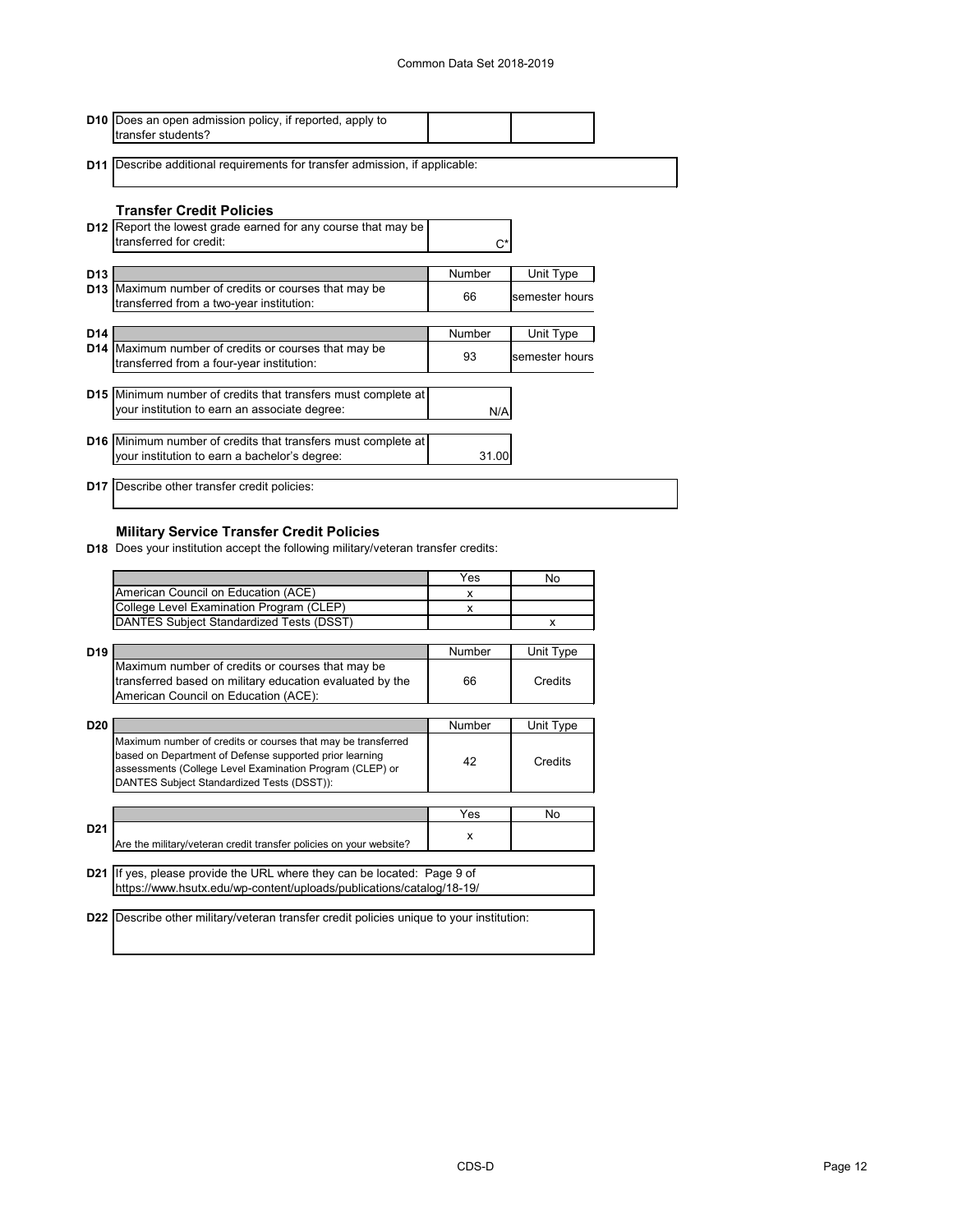# **E. ACADEMIC OFFERINGS AND POLICIES**

### **E1 Special study options:** Identify those programs available at your institution. Refer to the glossary for definitions.

|                | שוטוושטווא.                         |   |
|----------------|-------------------------------------|---|
| E1             | Accelerated program                 | X |
| E <sub>1</sub> | Cooperative education program       |   |
| E1             | Cross-registration                  | X |
| E1             | Distance learning                   | X |
| E1             | Double major                        | X |
| E1             | Dual enrollment                     | X |
| E1             | English as a Second Language (ESL)  |   |
| E1             | Exchange student program (domestic) |   |
| E1             | External degree program             |   |
| E1             | Honors Program                      | X |
| E1             | Independent study                   | X |
| E1             | Internships                         | X |
| E1             | Liberal arts/career combination     |   |
| E <sub>1</sub> | Student-designed major              |   |
| E <sub>1</sub> | Study abroad                        | X |
| E <sub>1</sub> | Teacher certification program       | X |
| E <sub>1</sub> | Weekend college                     |   |
| E1             | Other (specify):                    |   |
|                |                                     |   |

**E2 This question has been removed from the Common Data Set.**

#### **E3 Areas in which all or most students are required to complete some course work prior to graduation:**

|                | work prior to graduation:                                                     |   |
|----------------|-------------------------------------------------------------------------------|---|
| E <sub>3</sub> | Arts/fine arts                                                                | x |
| E <sub>3</sub> | Computer literacy                                                             | x |
| E <sub>3</sub> | English (including composition)                                               | x |
| E <sub>3</sub> | Foreign languages                                                             |   |
| E <sub>3</sub> | History                                                                       | x |
| E <sub>3</sub> | <b>Humanities</b>                                                             | x |
| E <sub>3</sub> | <b>Mathematics</b>                                                            | x |
| E <sub>3</sub> | Philosophy                                                                    |   |
| E <sub>3</sub> | Sciences (biological or physical)                                             | x |
| E <sub>3</sub> | Social science                                                                | х |
| E <sub>3</sub> | Other (describe): Bible (2 courses), writing proficiency exam & technological | x |
|                | competency                                                                    |   |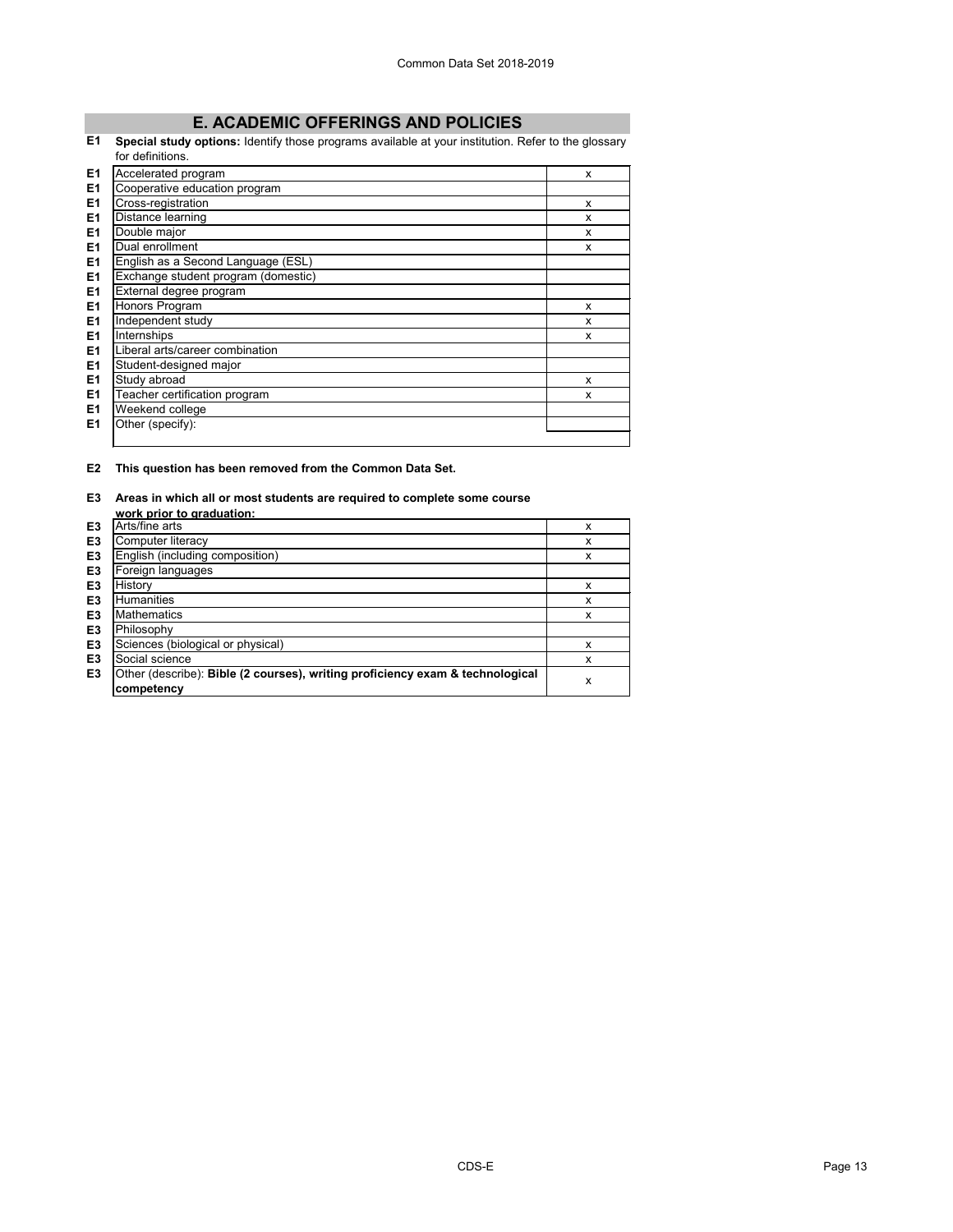# **F. STUDENT LIFE**

**F1** Percentages of first-time, first-year (freshman) degree-seeking students and degree-seeking undergraduates enrolled in Fall 2018 who fit the following categories:

| F <sub>1</sub> |                                                                                                                       | First-time, first-year<br>(freshman) students | Undergraduates  |
|----------------|-----------------------------------------------------------------------------------------------------------------------|-----------------------------------------------|-----------------|
| F <sub>1</sub> | Percent who are from out of state (exclude<br>international/nonresident aliens from the numerator<br>and denominator) | 3%                                            | 3%              |
| F1             | Percent of men who join fraternities                                                                                  | n/a                                           | 7%              |
| F <sub>1</sub> | Percent of women who join sororities                                                                                  | n/a                                           | 14%             |
| F <sub>1</sub> | Percent who live in college-owned, -operated, or -                                                                    |                                               |                 |
|                | affiliated housing                                                                                                    | 86%                                           | 54%             |
| F <sub>1</sub> | Percent who live off campus or commute                                                                                | 14%                                           | 46%             |
| F <sub>1</sub> | Percent of students age 25 and older                                                                                  | 0%                                            | 7%              |
| F <sub>1</sub> | Average age of full-time students                                                                                     | 18                                            | 20 <sub>l</sub> |
| F <sub>1</sub> | Average age of all students (full- and part-time)                                                                     | 18                                            | 21              |

|  |  |  |  |  |  | F2 Activities offered Identify those programs available at your institution. |
|--|--|--|--|--|--|------------------------------------------------------------------------------|
|--|--|--|--|--|--|------------------------------------------------------------------------------|

| <b>Campus Ministries</b>           | X |
|------------------------------------|---|
| Choral groups                      | X |
| Concert band                       | x |
| Dance                              | X |
| Drama/theater                      | x |
|                                    | x |
| International Student Organization |   |
| Jazz band                          | x |
| Literary magazine                  | X |
| Marching band                      | X |
| Model UN                           | x |
| Music ensembles                    | X |
| <b>Musical theater</b>             | x |
| Opera                              |   |
| Pep band                           |   |
| Radio station                      |   |
| Student government                 | x |
| Student newspaper                  | x |
| Student-run film society           |   |
| Symphony orchestra                 |   |
| <b>Television station</b>          |   |
| Yearbook                           | X |
|                                    |   |

**F3 ROTC** (program offered in cooperation with Reserve Officers' Training Corps)

| F3 |                                      | On Campus | At Cooperating<br>Institution | Name of Cooperating<br>Institution |
|----|--------------------------------------|-----------|-------------------------------|------------------------------------|
|    | <b>F3</b> Army ROTC is offered:      |           |                               |                                    |
|    | <b>F3</b> Naval ROTC is offered:     |           |                               |                                    |
|    | <b>F3</b> Air Force ROTC is offered: |           |                               |                                    |

**F4 Housing:** Check all types of college-owned, -operated, or -affiliated housing available for undergraduates at your institution.

| F4 | Coed dorms                        |   |
|----|-----------------------------------|---|
| F4 | Men's dorms                       | х |
| F4 | Women's dorms                     | x |
| F4 | Apartments for married students   | x |
| F4 | Apartments for single students    | x |
| F4 | Special housing for disabled      |   |
|    | students                          |   |
| F4 | Special housing for international |   |
|    | students                          |   |
| F4 | Fraternity/sorority housing       |   |
| F4 | Cooperative housing               |   |
| F4 | Theme housing                     |   |
| F4 | Wellness housing                  |   |
| F4 | Other housing options (specify):  | x |
|    |                                   |   |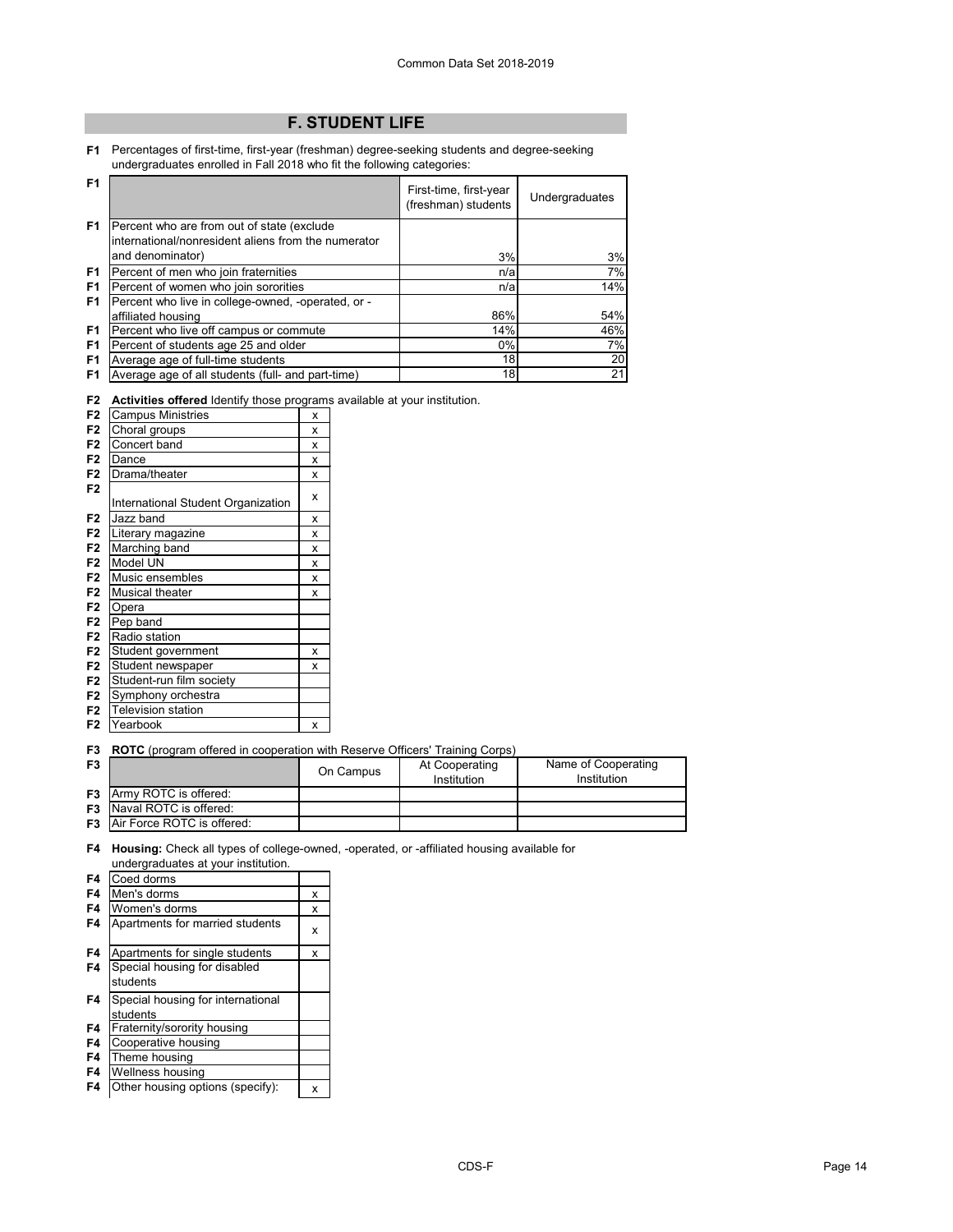Single & duplex housing with priority given to families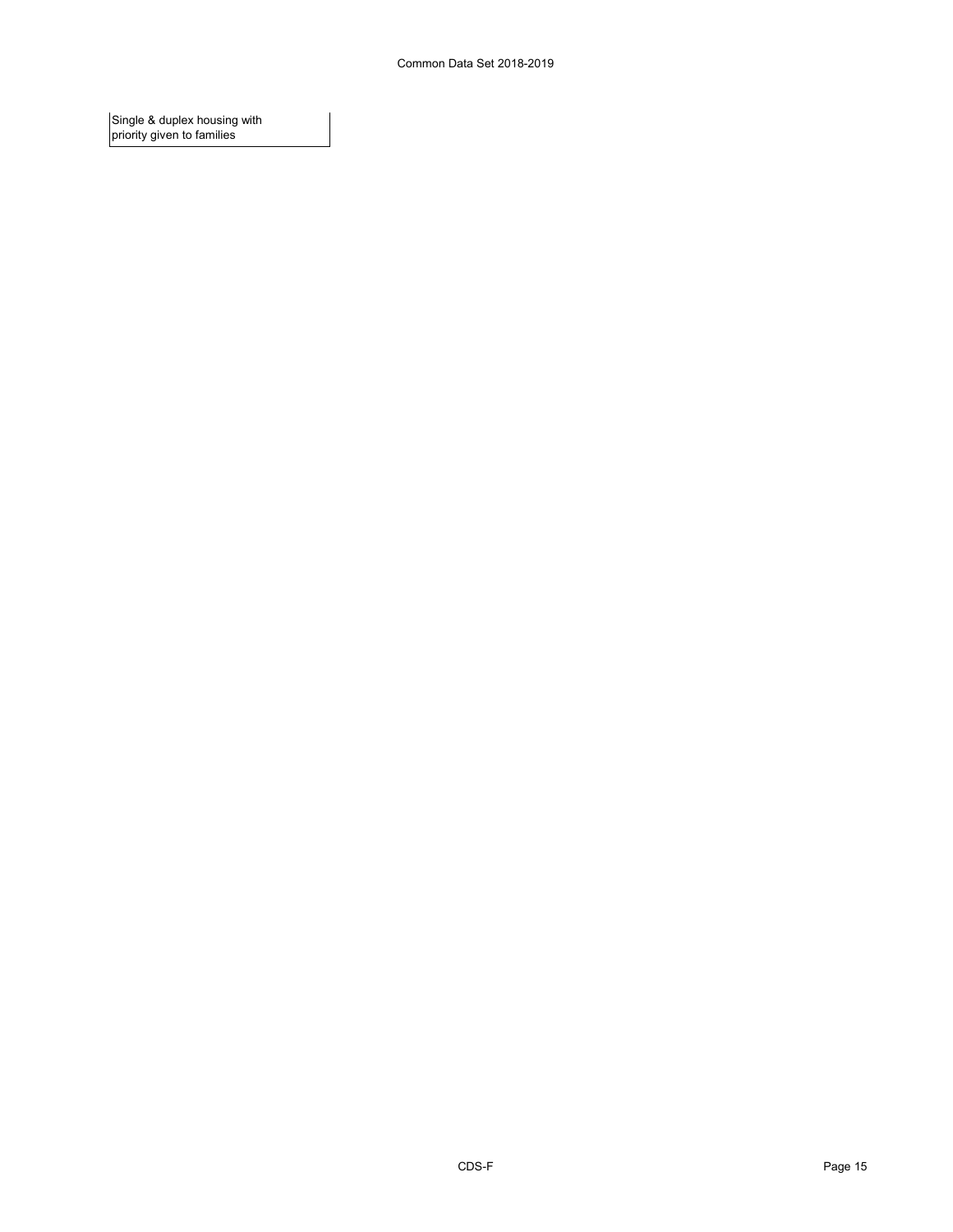# **G. ANNUAL EXPENSES**

**G0** Please provide the URL of your institution's net price calculator:

### **Provide 2019-2020 academic year costs of attendance for the following categories that are applicable to your institution.**

Check here if your institution's 2019-2020 academic year costs of attendance are not available at this time and provide an approximate date (i.e., month/day) when your institution's final 2019-2020 academic year costs of attendance will be available:

**G1 Undergraduate full-time tuition, required fees, room and board List the typical tuition, required fees, and room and board for a full-time undergraduate student for the FULL 2019-2020 academic year (30 semester or 45 quarter hours for institutions that derive annual tuition by multiplying credit hour cost by number of credits). A full academic year refers to the period of time generally extending from September to June; usually equated to two semesters, two trimesters, three quarters, or the period covered by a four-one-four plan. Room and board is defined as double occupancy and 19 meals per week or the maximum meal plan. Required fees include only charges that all full-time students must pay that are not included in tuition (e.g., registration, health, or activity fees.) Do not include optional fees (e.g., parking, laboratory use).**

| G <sub>1</sub> |                                                             | First-Year | Undergraduates |         |
|----------------|-------------------------------------------------------------|------------|----------------|---------|
| G <sub>1</sub> | <b>PRIVATE INSTITUTIONS</b>                                 |            |                |         |
|                | Tuition:                                                    | \$28,390   | \$28,390       |         |
| G1             | <b>PUBLIC INSTITUTIONS</b>                                  |            |                |         |
|                | Tuition:                                                    |            |                |         |
|                | In-district                                                 |            |                |         |
| G1             | <b>PUBLIC INSTITUTIONS</b>                                  |            |                |         |
|                | In-state (out-of-district):                                 |            |                |         |
| G <sub>1</sub> | <b>PUBLIC INSTITUTIONS</b>                                  |            |                |         |
|                | Out-of-state:                                               |            |                |         |
| G <sub>1</sub> | NONRESIDENT ALIENS                                          |            |                |         |
|                | Tuition:                                                    | \$28,390   | \$28,390       |         |
|                |                                                             |            |                |         |
| G <sub>1</sub> | <b>REQUIRED FEES:</b>                                       | \$1,750    | \$1,750        |         |
|                |                                                             |            |                |         |
| G <sub>1</sub> | ROOM AND BOARD:                                             | \$9,850    |                |         |
| G <sub>1</sub> | (on-campus)<br><b>ROOM ONLY:</b>                            |            | \$9,850        |         |
|                | (on-campus)                                                 | \$4,470    | \$4,470        |         |
| G <sub>1</sub> | <b>BOARD ONLY:</b>                                          |            |                |         |
|                | (on-campus meal plan)                                       | \$5,380    | \$5,380        |         |
|                |                                                             |            |                |         |
| G1             | Comprehensive tuition and room and board fee (if your       |            |                |         |
|                | college cannot provide separate tuition and room and        |            |                |         |
|                | board fees):                                                |            |                |         |
|                |                                                             |            |                |         |
| G <sub>1</sub> | Other:                                                      |            |                |         |
|                |                                                             |            |                |         |
|                |                                                             |            |                |         |
| G <sub>2</sub> |                                                             |            | Minimum        | Maximum |
| G <sub>2</sub> | Number of credits per term a student can take for the       |            |                |         |
|                | stated full-time tuition                                    |            | 12             | 17      |
|                |                                                             |            |                |         |
| G <sub>3</sub> |                                                             |            | Yes            | No      |
| G <sub>3</sub> | Do tuition and fees vary by year of study (e.g., sophomore, |            |                | x.      |
|                | junior, senior)?                                            |            |                |         |
|                |                                                             |            |                |         |
| G4             |                                                             |            | Yes            | No      |
| G4             | Do tuition and fees vary by undergraduate instructional     |            |                | X       |
|                | program?                                                    |            |                |         |
| G4             |                                                             |            | $\%$           |         |
|                |                                                             |            |                |         |
| G4             | If yes, what percentage of full-time undergraduates pay     |            |                |         |
|                | more than the tuition and fees reported in G1?              |            |                |         |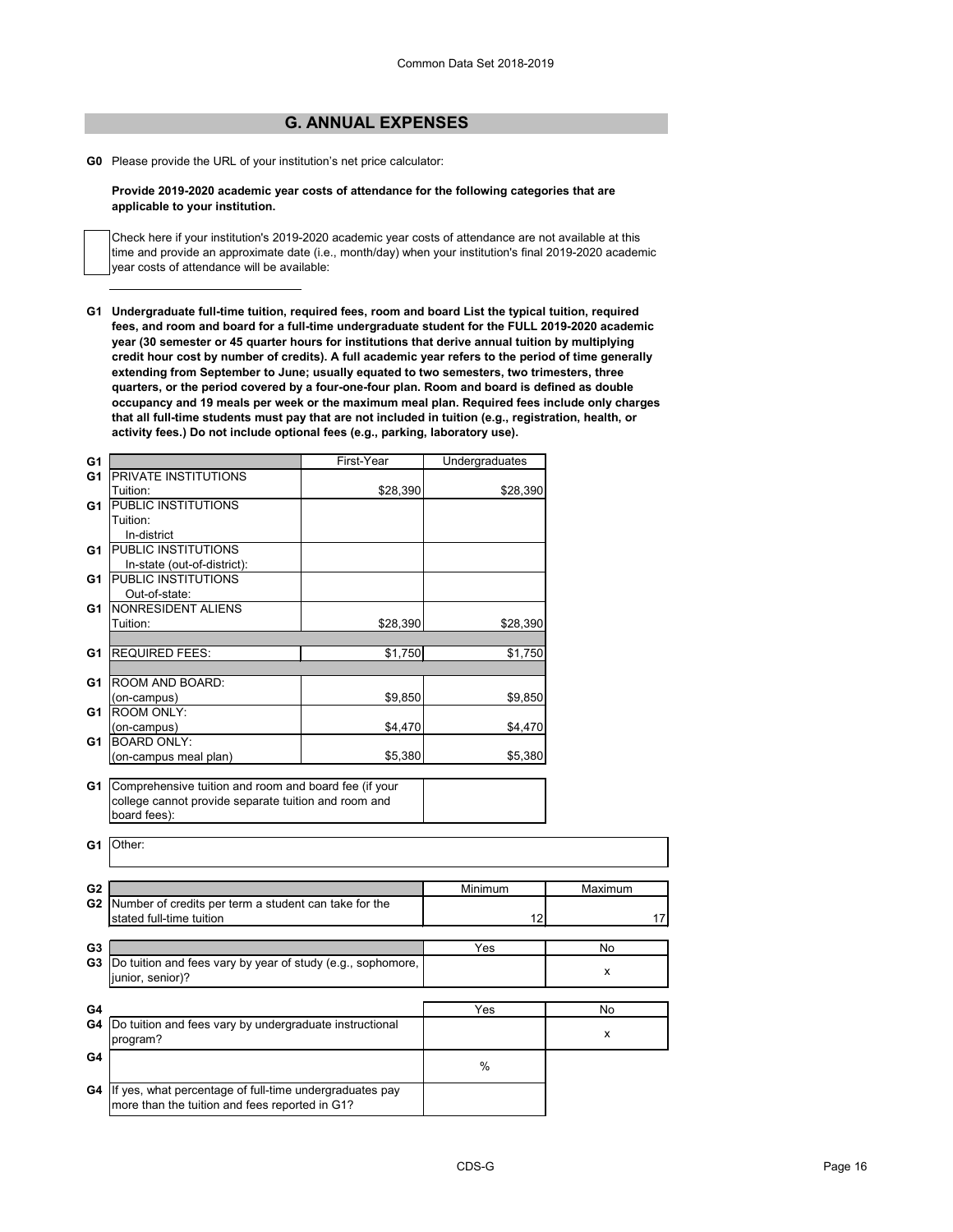**G5** Provide the estimated expenses for a typical full-time undergraduate student:

| G <sub>5</sub> |                                 | <b>Residents</b> | Commuters<br>(living at home) | Commuters<br>(not living at home) |
|----------------|---------------------------------|------------------|-------------------------------|-----------------------------------|
| G5             | Books and supplies              | \$800            | \$800                         | \$800                             |
| G5             | Room only                       |                  |                               | \$4,470                           |
| G5             | Board only                      |                  | \$5,380                       | \$5,380                           |
| G5             | Room and board total (if your   |                  |                               |                                   |
|                | college cannot provide separate |                  |                               |                                   |
|                | room and board figures for      |                  |                               |                                   |
|                | commuters not living at home):  |                  |                               | \$9,850                           |
| G5             | Transportation                  | \$1,200          | \$1,200                       | \$1,200                           |
| G5             | Other expenses                  | \$1,976          | \$1,976                       | \$1,976                           |

**G6** Undergraduate per-credit-hour charges (tuition only)

|    | <b>G6   PRIVATE INSTITUTIONS:</b> | \$850.00 |
|----|-----------------------------------|----------|
| G6 | <b>PUBLIC INSTITUTIONS</b>        |          |
|    | In-district:                      |          |
| G6 | <b>PUBLIC INSTITUTIONS</b>        |          |
|    | In-state (out-of-district):       |          |
| G6 | <b>PUBLIC INSTITUTIONS</b>        |          |
|    | Out-of-state:                     |          |
| G6 | <b>NONRESIDENT ALIENS:</b>        |          |
|    |                                   |          |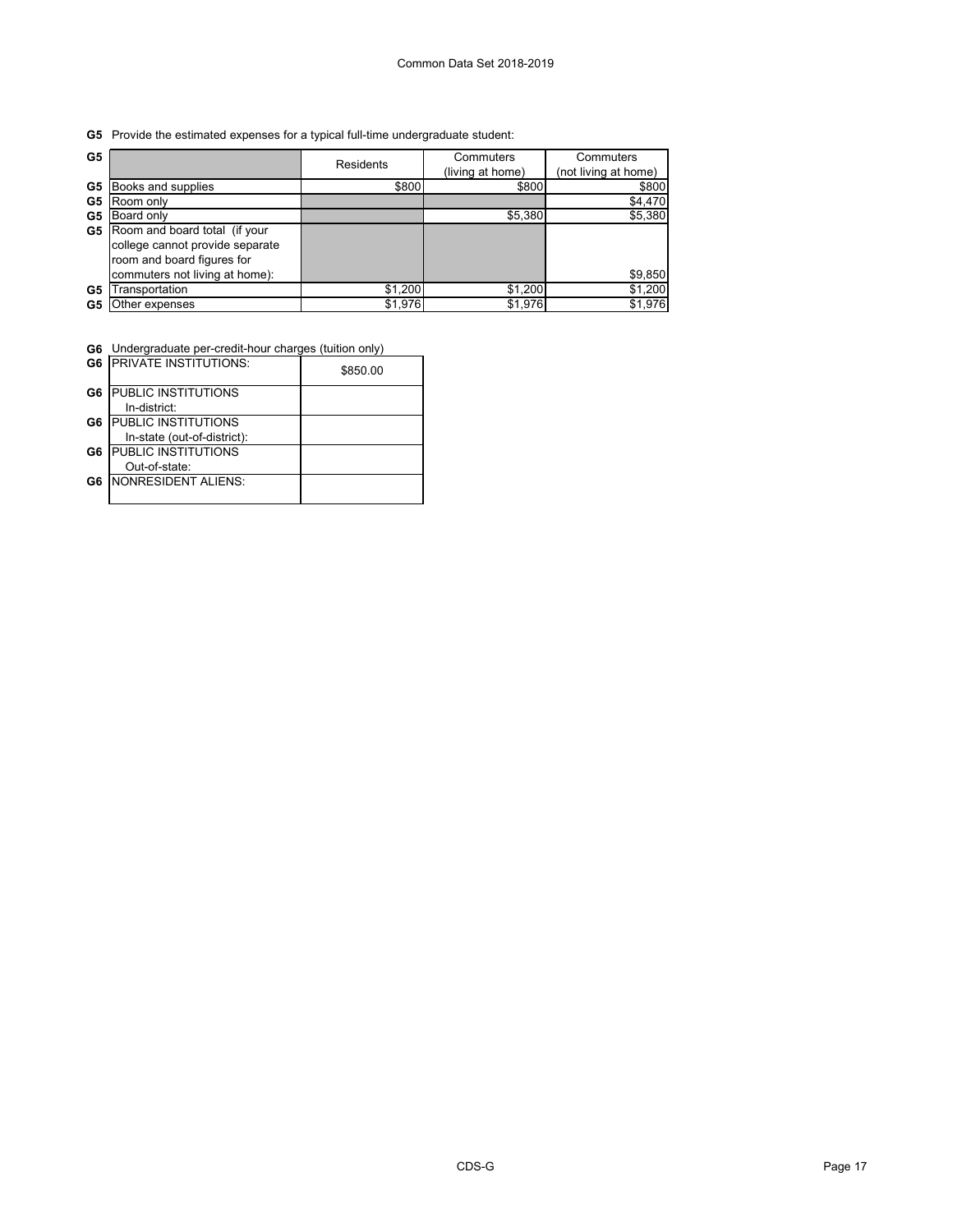**Non-needbased \$** 

# **H. FINANCIAL AID**

# **Aid Awarded to Enrolled Undergraduates**

Enter total dollar amounts awarded to enrolled full-time and less than full-time degree-seeking undergraduates (using the same cohort reported in CDS Question B1, "total degree-seeking" undergraduates) in the following categories. (Note: If the data being reported are final figures for the 2017- 2018 academic year (see the next item below), use the 2017-2018 academic year's CDS Question B1 cohort.) Include aid awarded to international students (i.e., those not qualifying for federal aid). Aid that is non-need-based but that was used to meet need should be reported in the need-based aid columns. (For a suggested order of precedence in assigning categories of aid to cover need, see the entry for "non-needbased scholarship or grant aid" on the last page of the definitions section.)

| <b>H1</b> |                                                                                                                                      | 2018-2019<br>estimated | 2017-2018<br>final |
|-----------|--------------------------------------------------------------------------------------------------------------------------------------|------------------------|--------------------|
| H1        | Indicate the academic year for which data are reported for items H1,<br>H <sub>2</sub> , H <sub>2</sub> A, and H <sub>6</sub> below: |                        |                    |

**H3** Which needs-analysis methodology does your institution use in awarding institutional aid?

| H3 | Federal methodology (FM)                       |  |
|----|------------------------------------------------|--|
|    | <b>H3</b> Institutional methodology (IM)       |  |
| பு | $ID$ <sub>ath</sub> $F11$ <sub>and</sub> $IR1$ |  |

|                |                | Need-based \$<br>lnclude non-need- |
|----------------|----------------|------------------------------------|
| H1             |                |                                    |
| H <sub>3</sub> | Both FM and IM |                                    |

|                |                                                                                                                                                                                   | (Include non-need-<br>based aid used to<br>meet need.) | nasea ⊅<br>(Exclude non-need-<br>based aid used to<br>meet need.) |
|----------------|-----------------------------------------------------------------------------------------------------------------------------------------------------------------------------------|--------------------------------------------------------|-------------------------------------------------------------------|
| H <sub>1</sub> | <b>Scholarships/Grants</b>                                                                                                                                                        |                                                        |                                                                   |
| H1             | Federal                                                                                                                                                                           | \$3,356,631                                            | n/a                                                               |
| H <sub>1</sub> | State (i.e., all states, not only the state in which your institution is<br>located)                                                                                              | \$1,962,373                                            | In/a                                                              |
| H <sub>1</sub> | Institutional: Endowed scholarships, annual gifts and tuition funded<br>grants, awarded by the college, excluding athletic aid and tuition<br>waivers (which are reported below). | \$1,994,924                                            | \$23,292,735                                                      |
| H1             | Scholarships/grants from external sources (e.g., Kiwanis, National<br>Merit) not awarded by the college                                                                           | n/a                                                    | \$817,263                                                         |
| H <sub>1</sub> | <b>Total Scholarships/Grants</b>                                                                                                                                                  | \$7,313,928                                            | \$24,109,998                                                      |
| H <sub>1</sub> | <b>Self-Help</b>                                                                                                                                                                  |                                                        |                                                                   |
| H <sub>1</sub> | Student loans from all sources (excluding parent loans)                                                                                                                           | \$4,658,693                                            | \$7,751,938                                                       |
| H1             | Federal Work-Study                                                                                                                                                                | \$205,182                                              |                                                                   |
| H <sub>1</sub> | State and other (e.g., institutional) work-study/employment (Note:                                                                                                                |                                                        |                                                                   |
|                | Excludes Federal Work-Study captured above.)                                                                                                                                      | \$17,419                                               | \$1,506,810                                                       |
| H1             | <b>Total Self-Help</b>                                                                                                                                                            | \$4,881,294                                            | \$9,258,748                                                       |
| H <sub>1</sub> | <b>Other</b>                                                                                                                                                                      |                                                        |                                                                   |
| H <sub>1</sub> | Parent Loans                                                                                                                                                                      | n/a                                                    | \$3,209,807                                                       |
| H1             | <b>Tuition Waivers</b>                                                                                                                                                            |                                                        |                                                                   |
|                | Reporting is optional. Report tuition waivers in this row if you choose to                                                                                                        |                                                        |                                                                   |
|                | report them. Do not report tuition waivers elsewhere.                                                                                                                             | n/a                                                    | \$804,983                                                         |
| H1             | <b>Athletic Awards</b>                                                                                                                                                            | n/a                                                    | n/a                                                               |

**H2 Number of Enrolled Students Awarded Aid:** List the number of degree-seeking full-time and less-thanfull-time undergraduates who applied for and were awarded financial aid from any source. **Aid that is nonneed-based but that was used to meet need should be counted as need-based aid.** Numbers should reflect the cohort awarded the dollars reported in H1. Note: In the chart below, students may be counted in more than one row, and full-time freshmen should also be counted as full-time undergraduates.

| H <sub>2</sub> |                                                                                                         | <b>First-time</b><br><b>Full-time</b><br><b>Freshmen</b> | <b>Full-time</b><br>Undergraduate<br>(Incl. Fresh.) | <b>Less Than</b><br><b>Full-time</b><br>Undergraduate |
|----------------|---------------------------------------------------------------------------------------------------------|----------------------------------------------------------|-----------------------------------------------------|-------------------------------------------------------|
| H <sub>2</sub> | Number of degree-seeking undergraduate students<br>ıa<br>(CDS Item B1 if reporting on Fall 2017 cohort) | 480                                                      | 1624                                                | -97                                                   |
| H <sub>2</sub> | Number of students in line a who applied for need-based<br>financial aid                                | 450                                                      | 1350                                                | 58                                                    |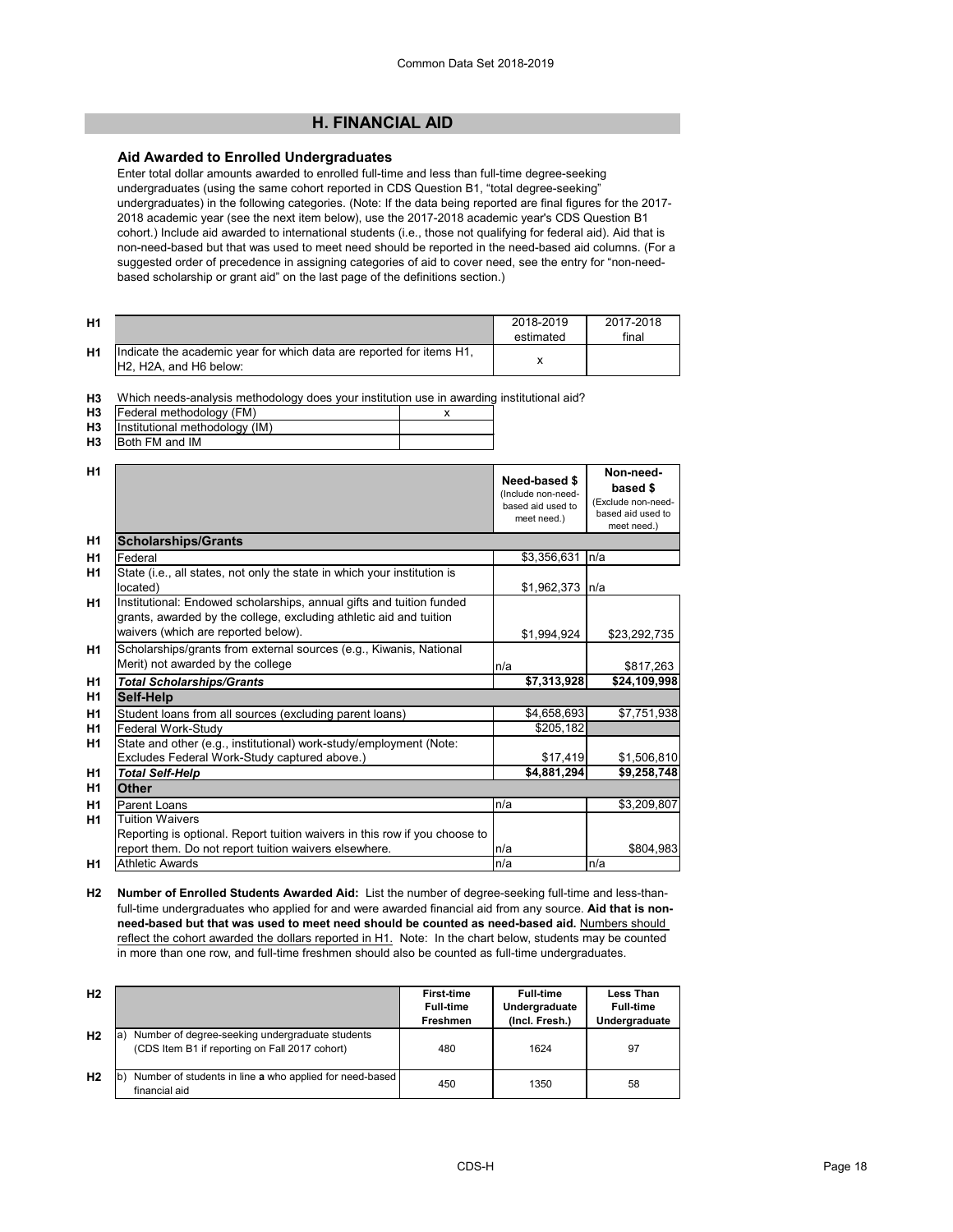| H <sub>2</sub> |     | c) Number of students in line <b>b</b> who were determined to<br>have financial need                                                                                                                                                                                                         | 407      | 1244        | 54            |
|----------------|-----|----------------------------------------------------------------------------------------------------------------------------------------------------------------------------------------------------------------------------------------------------------------------------------------------|----------|-------------|---------------|
| H <sub>2</sub> | d)  | Number of students in line c who were awarded any<br>financial aid                                                                                                                                                                                                                           | 407      | 1244        | 53            |
| H <sub>2</sub> |     | e) Number of students in line <b>d</b> who were awarded any<br>need-based scholarship or grant aid                                                                                                                                                                                           | 337      | 1004        | 38            |
| H <sub>2</sub> | lf) | Number of students in line d who were awarded any<br>need-based self-help aid                                                                                                                                                                                                                | 353      | 1096        | 43            |
| H <sub>2</sub> | g)  | Number of students in line d who were awarded any non-<br>need-based scholarship or grant aid                                                                                                                                                                                                | 404      | 1215        | 38            |
| H <sub>2</sub> | h)  | Number of students in line d whose need was fully met<br>(exclude PLUS loans, unsubsidized loans, and private<br>alternative loans)                                                                                                                                                          | 89       | 231         | $\Omega$      |
| H <sub>2</sub> |     | On average, the percentage of need that was met of<br>students who were awarded any need-based aid.<br>Exclude any aid that was awarded in excess of need as<br>well as any resources that were awarded to replace EFC<br>(PLUS loans, unsubsidized loans, and private alternative<br>loans) | 79.5%    | 73.6%       | 32.7%         |
| H <sub>2</sub> |     | The average financial aid package of those in line d.<br>Exclude any resources that were awarded to replace<br>EFC (PLUS loans, unsubsidized loans, and private<br>alternative loans)                                                                                                        | \$25,810 | \$24,415    | 11,369<br>\$. |
| H <sub>2</sub> | k)  | Average need-based scholarship and grant award of<br>those in line e                                                                                                                                                                                                                         | \$8,255  | \$7,088     | \$3,185       |
| H <sub>2</sub> |     | Average need-based self-help award (excluding PLUS<br>loans, unsubsidized loans, and private alternative loans)<br>of those in line f                                                                                                                                                        | \$3,445  | \$<br>4,356 | 4,237<br>\$   |
| H <sub>2</sub> |     | m) Average need-based loan (excluding PLUS loans,<br>unsubsidized loans, and private alternative loans) of<br>those in line f who were awarded a need-based loan                                                                                                                             | \$3,174  | \$<br>4,107 | 4,045<br>\$.  |

**H2A Number of Enrolled Students Awarded Non-need-based Scholarships and Grants**: List the number of degree-seeking full-time and less-than-full-time undergraduates who had no financial need and who were awarded institutional non-need-based scholarship or grant aid. Numbers should reflect the cohort awarded the dollars reported in H1. Note: In the chart below, students may be counted in more than one row, and full-time freshmen should also be counted as full-time undergraduates.

| H2A        |                                                                                                                                                                                                                  | <b>First-time</b><br><b>Full-time</b><br><b>Freshmen</b> | <b>Full-time</b><br>Undergrad<br>(Incl. Fresh.) | <b>Less Than</b><br><b>Full-time</b><br><b>Undergrad</b> |
|------------|------------------------------------------------------------------------------------------------------------------------------------------------------------------------------------------------------------------|----------------------------------------------------------|-------------------------------------------------|----------------------------------------------------------|
| $H2A \ln$  | Number of students in line a who had no financial need<br>and who were awarded institutional non-need-based<br>scholarship or grant aid (exclude those who were<br>awarded athletic awards and tuition benefits) | 73                                                       | 373                                             | 26                                                       |
| $H2A$ (o)  | Average dollar amount of institutional non-need-based<br>scholarship and grant aid awarded to students in line n                                                                                                 | 15,695<br>\$.                                            | \$.<br>14,960                                   | 7,843<br>\$                                              |
| $H2A$  p)  | Number of students in line a who were awarded an<br>institutional non-need-based athletic scholarship or grant                                                                                                   | n/a                                                      | n/a                                             | n/a                                                      |
| $H2A$ $q)$ | Average dollar amount of institutional non-need-based<br>athletic scholarships and grants awarded to students in<br>line <b>p</b>                                                                                | n/a                                                      | n/a                                             | n/a                                                      |

**H3** Incorporated into H1 above.

**Note:** These are the graduates and loan types to include and exclude in order to fill out CDS H4 and H5.

Include: \* 2018 undergraduate class: all students

who started at your institution as first- time

students and received a bachelor's degree

between July 1, 2017 and June 30, 2018.

\* only loans made to students who borrowed

while enrolled at your institution.

\* co-signed loans.

Exclude: \* students who transferred in.

\* money borrowed at other institutions.

\* parent loans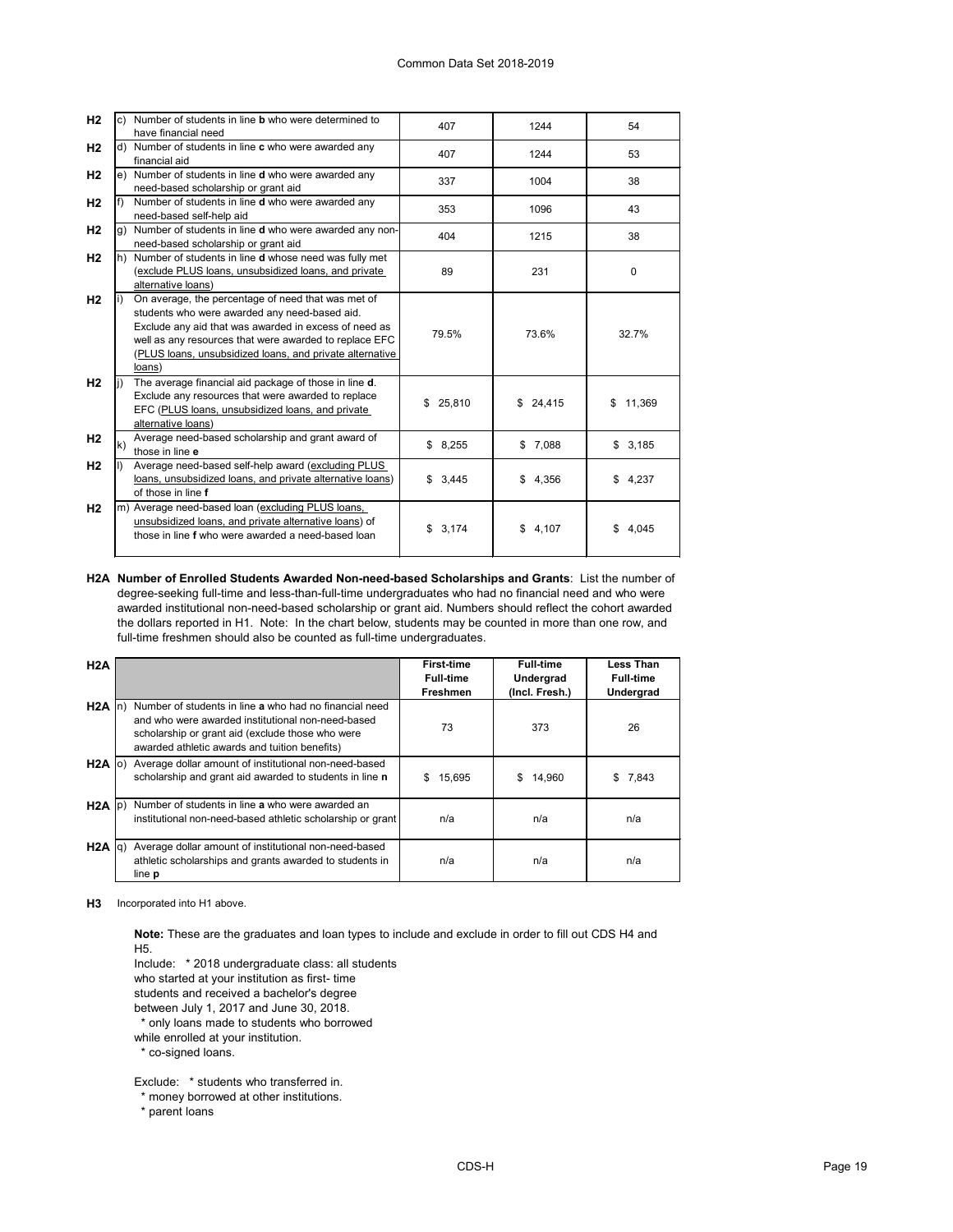\* students who did not graduate or who graduated with another degree or certificate (but no bachelor's degree)

| <b>H4</b> | Provide the number of students in the 2018 undergraduate class who started at your<br>institution as first-time students and received a bachelor's degree between July 1, 2017<br>and June 30, 2018. Exclude students who transferred into your institution |            |
|-----------|-------------------------------------------------------------------------------------------------------------------------------------------------------------------------------------------------------------------------------------------------------------|------------|
|           |                                                                                                                                                                                                                                                             | <b>196</b> |
|           | Number and percent of students in class (defined in H4 above) borrowing from federal, non-federal, and any loan sources, and the                                                                                                                            |            |

**H5** average (or mean) amount borrowed. NOTE: The "Average per-undergraduate-borrower cumulative principal borrowed," is designed to provide better information about student borrowing from federal and nonfederal (institutional, state, commercial) sources. The numbers, percentages, and averages for each row should be based only on the loan source specified for the particular row. For example, the federal loans average (row b) should only be the cumulative average of federal loans and the private loans average (row

e) should only be the cumulative average of private loans.

**H5**

| <b>Source/Type of Loan</b>                                                                                                                                                                                                                                       | Number in the<br>class (defined in<br>H <sub>4</sub> above) who<br>borrowed from<br>the types of loans<br>specified in the<br>first column | Percent of the<br>class (defined<br>above) who<br>borrowed from<br>the types of<br>loans specified in<br>the first column<br>$(nearest 1\%)$ | Average per-<br>undergraduate-<br>borrower<br>cumulative<br>principal<br>borrowed from<br>the types of loans<br>specified in the<br>first column<br>(nearest \$1) |
|------------------------------------------------------------------------------------------------------------------------------------------------------------------------------------------------------------------------------------------------------------------|--------------------------------------------------------------------------------------------------------------------------------------------|----------------------------------------------------------------------------------------------------------------------------------------------|-------------------------------------------------------------------------------------------------------------------------------------------------------------------|
| a) Any loan program: Federal Perkins, Federal Stafford<br>Subsidized and Unsubsidized, institutional, state, private<br>loans that your institution is aware of, etc. Include both<br>Federal Direct Student Loans and Federal Family<br><b>Education Loans.</b> | 128                                                                                                                                        | 65.00%                                                                                                                                       | \$36,053                                                                                                                                                          |
| b) Federal loan programs: Federal Perkins, Federal<br>Stafford Subsidized and Unsubsidized. Include both<br>Federal Direct Student Loans and Federal Family<br>Education Loans.                                                                                  | 123                                                                                                                                        | 63.00%                                                                                                                                       | \$26,968                                                                                                                                                          |
| c) Institutional loan programs.                                                                                                                                                                                                                                  | $\overline{4}$                                                                                                                             | 2.00%                                                                                                                                        | \$2,736                                                                                                                                                           |
| d) State loan programs.                                                                                                                                                                                                                                          | 43                                                                                                                                         | 22.00%                                                                                                                                       | \$24,268                                                                                                                                                          |
| e) Private student loans made by a bank or<br>lender.                                                                                                                                                                                                            | 12                                                                                                                                         | 6.00%                                                                                                                                        | \$20,269                                                                                                                                                          |

# **Aid to Undergraduate Degree-seeking Nonresident Aliens** (Note: Report numbers and dollar amounts for the same academic year checked in item H1.)

**H6** Indicate your institution's policy regarding institutional scholarship and grant aid for undergraduate degreeseeking nonresident aliens:

| H <sub>6</sub> | Institutional need-based scholarship or grant aid is available     |  |
|----------------|--------------------------------------------------------------------|--|
| H <sub>6</sub> | Institutional non-need-based scholarship or grant aid is available |  |
| H <sub>6</sub> | Institutional scholarship or grant aid is not available            |  |

| H <sub>6</sub> | If institutional financial aid is available for undergraduate degree-seeking nonresident<br>aliens, provide the number of undergraduate degree-seeking nonresident aliens who<br>were awarded need-based or non-need-based aid: | 42        |
|----------------|---------------------------------------------------------------------------------------------------------------------------------------------------------------------------------------------------------------------------------|-----------|
| H <sub>6</sub> | Average dollar amount of institutional financial aid awarded to undergraduate degree-<br>seeking nonresident aliens:                                                                                                            | \$18,843  |
| H6             | Total dollar amount of institutional financial aid awarded to undergraduate degree-<br>seeking nonresident aliens:                                                                                                              | \$791,389 |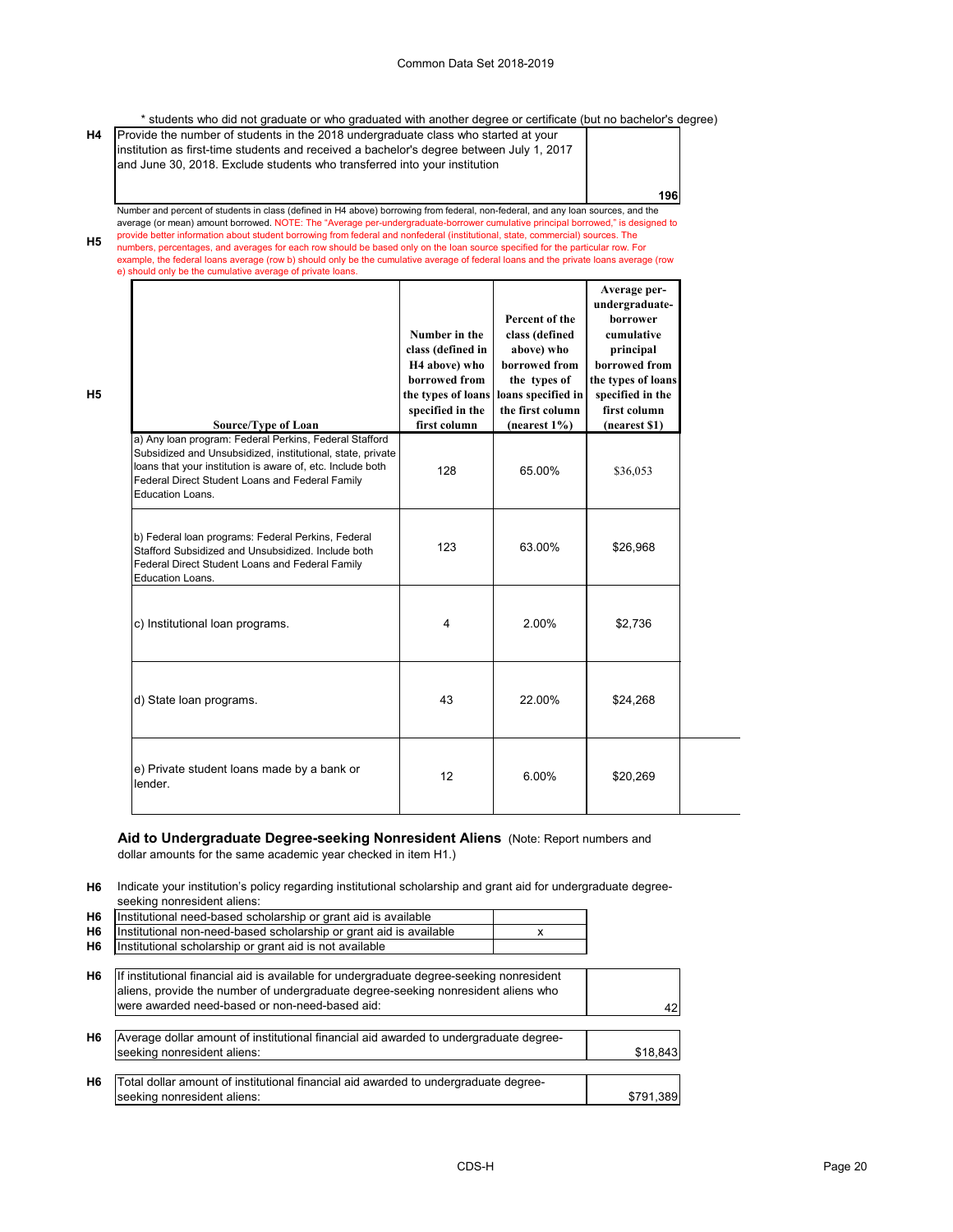**H7** Check off all financial aid forms nonresident alien first-year financial aid applicants must submit:

| <b>H7</b> | Institution's own financial aid form              |  |
|-----------|---------------------------------------------------|--|
| H7        | <b>CSS/Financial Aid PROFILE</b>                  |  |
| <b>H7</b> | International Student's Financial Aid Application |  |
| <b>H7</b> | International Student's Certification of Finances |  |
| <b>H7</b> | Other (specify):                                  |  |
|           |                                                   |  |

# **Process for First-Year/Freshman Students**

| H8             | Check off all financial aid forms domestic first-year (freshman) financial aid applicants must submit: |  |
|----------------|--------------------------------------------------------------------------------------------------------|--|
| H <sub>8</sub> | <b>FAFSA</b>                                                                                           |  |
| H <sub>8</sub> | Institution's own financial aid form                                                                   |  |
| H <sub>8</sub> | <b>CSS/Financial Aid PROFILE</b>                                                                       |  |
| H <sub>8</sub> | State aid form                                                                                         |  |
| H <sub>8</sub> | Noncustodial PROFILE                                                                                   |  |
| H <sub>8</sub> | <b>Business/Farm Supplement</b>                                                                        |  |
| H <sub>8</sub> | Other (specify):                                                                                       |  |
|                |                                                                                                        |  |

| H9 |  |  | Indicate filing dates for first-year (freshman) students: |  |
|----|--|--|-----------------------------------------------------------|--|
|----|--|--|-----------------------------------------------------------|--|

| <b>H9</b> | Priority date for filing required financial aid forms:             |  |
|-----------|--------------------------------------------------------------------|--|
| H9        | Deadline for filing required financial aid forms:                  |  |
| H9        | No deadline for filing required forms (applications processed on a |  |
|           | rolling basis):                                                    |  |

**H10** Indicate notification dates for first-year (freshman) students (answer a or b):

|                 | <b>H10</b> $ a $ Students notified on or about (date): |      |    |
|-----------------|--------------------------------------------------------|------|----|
| H <sub>10</sub> |                                                        | Yes  | No |
|                 | $H10$ b) Students notified on a rolling basis:         |      |    |
| H10             | If yes, starting date:                                 | 12/1 |    |

**H11** Indicate reply dates:

|                 | <b>H11</b> Students must reply by (date): |  |
|-----------------|-------------------------------------------|--|
| $H11$ or within | weeks of notification                     |  |

# **Types of Aid Available**

Please check off all types of aid available to undergraduates at your institution:

**H12** Loans

#### **H13** Scholarships and Grants

|                 | <b>H13</b> NEED-BASED:                                               |   |
|-----------------|----------------------------------------------------------------------|---|
| H <sub>13</sub> | <b>Federal Pell</b>                                                  | х |
| H <sub>13</sub> | <b>SEOG</b>                                                          | x |
| H <sub>13</sub> | State scholarships/grants                                            | x |
| H <sub>13</sub> | Private scholarships                                                 | х |
| H <sub>13</sub> | College/university scholarship or grant aid from institutional funds | х |
| H <sub>13</sub> | United Negro College Fund                                            |   |
| H <sub>13</sub> | <b>Federal Nursing Scholarship</b>                                   |   |
| H <sub>13</sub> | Other (specify):                                                     |   |
|                 |                                                                      |   |
|                 |                                                                      |   |

|                 | <b>H14</b> Check off criteria used in awarding institutional aid. Check all that apply. |                |            |
|-----------------|-----------------------------------------------------------------------------------------|----------------|------------|
| H <sub>14</sub> |                                                                                         | Non-Need Based | Need-Based |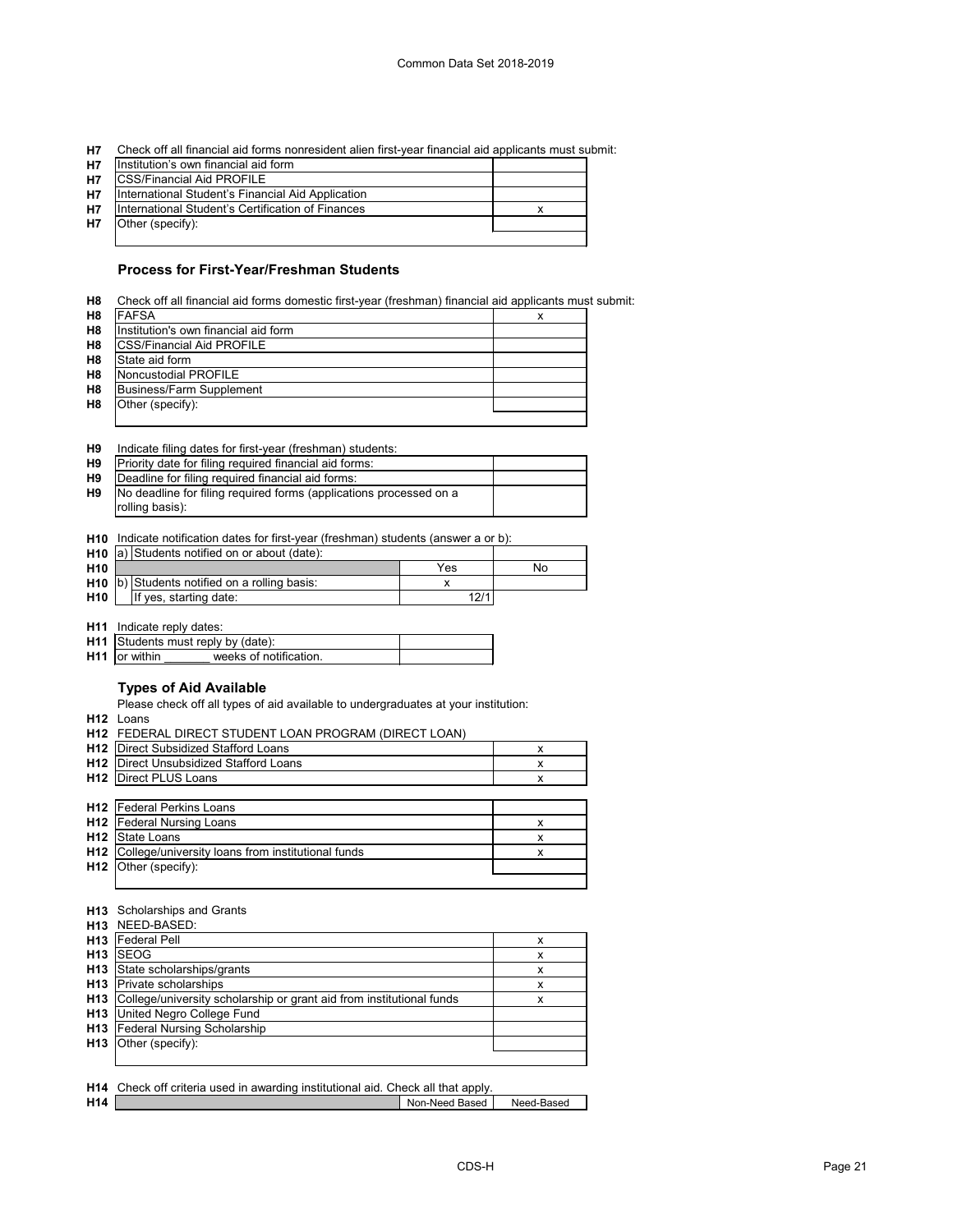| H <sub>14</sub> | Academics                | X |  |
|-----------------|--------------------------|---|--|
| H14             | Alumni affiliation       | x |  |
| H <sub>14</sub> | Art                      | x |  |
| H14             | <b>Athletics</b>         |   |  |
| H14             | Job skills               |   |  |
| H <sub>14</sub> | <b>ROTC</b>              |   |  |
| H14             | Leadership               | x |  |
| H <sub>14</sub> | <b>Minority status</b>   | X |  |
| H <sub>14</sub> | Music/drama              | x |  |
| H14             | Religious affiliation    | x |  |
| H14             | State/district residency | x |  |

**H15** If your institution has recently implemented any major financial aid policy, program, or initiative to make your institution more affordable to incoming students such as replacing loans with grants, or waiving costs for families below a certain income level please provide details below: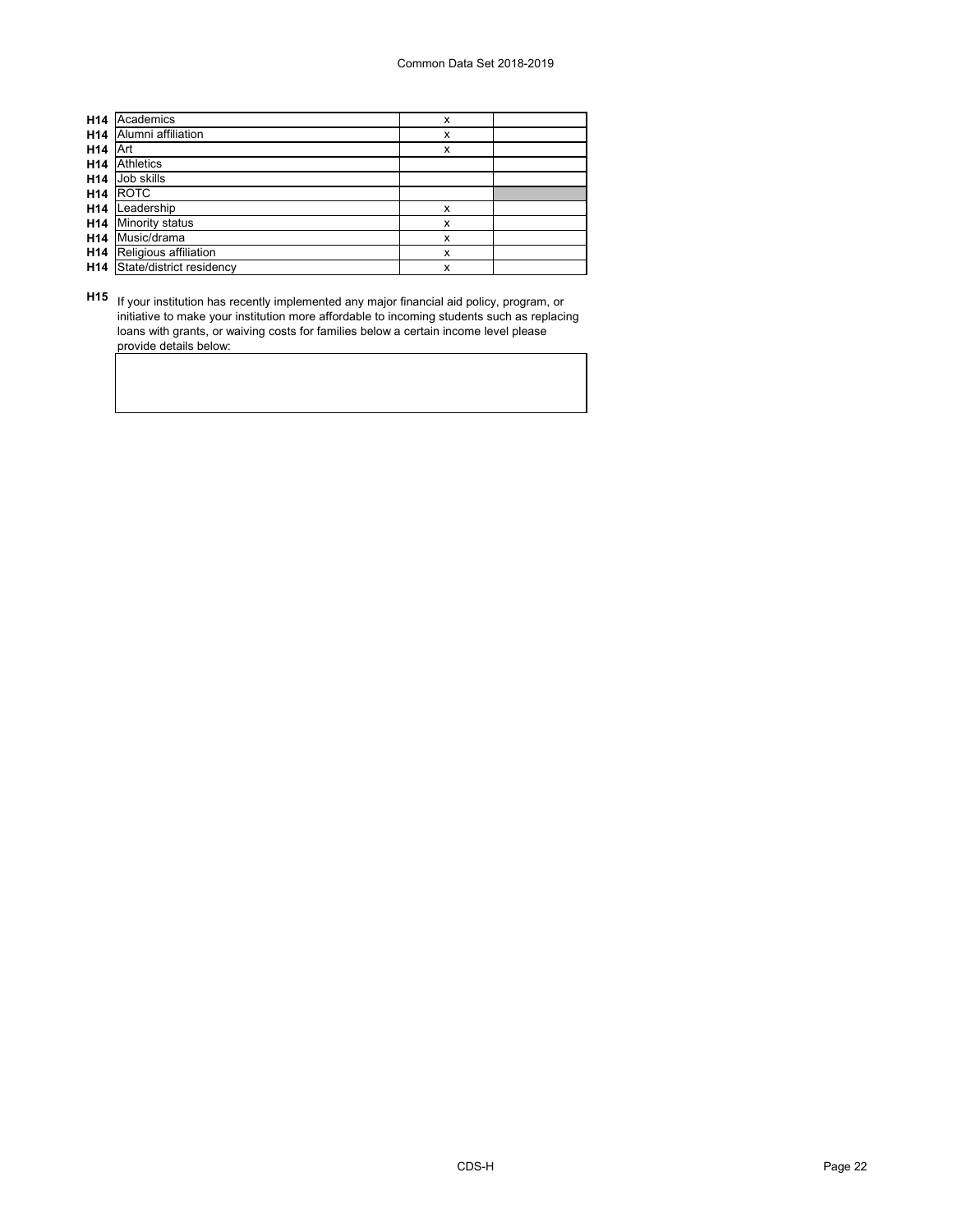# **I. INSTRUCTIONAL FACULTY AND CLASS SIZE**

**Please report the number of instructional faculty members in each category for Fall 2018. Include faculty who are on your institution's payroll on the census date your institution uses for** 

#### **I1 IPEDS/AAUP.**

The following definition of full-time instructional faculty is used by the American Association of University Professors (AAUP) in its annual Faculty Compensation Survey (the part time definitions are not used by AAUP). Instructional Faculty is defined as those members of the instructional-research staff whose major regular assignment is instruction, including those with released time for research. Use the chart below to determine inclusions and exclusions:

|                                                                                                                                                                                                                                          | Full-time | Part-time                                                                       |
|------------------------------------------------------------------------------------------------------------------------------------------------------------------------------------------------------------------------------------------|-----------|---------------------------------------------------------------------------------|
| (a) instructional faculty in preclinical and clinical medicine, faculty who are not paid (e.g.,<br>those who donate their services or are in the military), or research-only faculty, post-<br>doctoral fellows, or pre-doctoral fellows | Exclude   | Include only if<br>they teach one<br>or more non-<br>clinical credit<br>courses |
| (b) administrative officers with titles such as dean of students, librarian, registrar, coach,<br>and the like, even though they may devote part of their time to classroom instruction and<br>may have faculty status                   | Exclude   | Include if they<br>teach one or<br>more non-<br>clinical credit<br>courses      |
| (c) other administrators/staff who teach one or more non-clinical credit courses even<br>though they do not have faculty status                                                                                                          | Exclude   | Include                                                                         |
| (d) undergraduate or graduate students who assist in the instruction of courses, but have<br>titles such as teaching assistant, teaching fellow, and the like                                                                            | Exclude   | Exclude                                                                         |
| (e) faculty on sabbatical or leave with pay                                                                                                                                                                                              | Include   | Exclude                                                                         |
| (f) faculty on leave without pay                                                                                                                                                                                                         | Exclude   | Exclude                                                                         |
| (g) replacement faculty for faculty on sabbatical leave or leave with pay                                                                                                                                                                | Exclude   | Include                                                                         |

*Full-time instructional faculty:* faculty employed on a full-time basis for instruction (including those with released time for research)

*Part-time instructional faculty:* Adjuncts and other instructors being paid solely for part-time classroom instruction. Also includes full-time faculty teaching less than two semesters, three quarters, two trimesters, or two four-month sessions. Employees who are not considered full-time instructional faculty but who teach one or more non-clinical credit courses may be counted as part-time faculty.

*Minority faculty: includes faculty who designate themselves as Black, non-Hispanic; American Indian or Alaska Native; Asian, Native Hawaiian or other Pacific Islander, or Hispanic.* 

*Doctorate: includes such degrees as Doctor of Philosophy, Doctor of Education, Doctor of Juridical Science, and Doctor of Public Health in any field such as arts, sciences, education, engineering, business, and public administration. Also*  includes terminal degrees formerly designated as "first professional," including dentistry (DDS or DMD), medicine (MD), *optometry (OD), osteopathic medicine (DO), pharmacy (DPharm or BPharm), podiatric medicine (DPM), veterinary medicine (DVM), chiropractic (DC or DCM), or law (JD).*

*Terminal degree:* the highest degree in a field: example, M. Arch (architecture) and MFA (master of fine arts).

| $\mathsf{I}$ |                                                                          | Full-Time | Part-Time | Total       |
|--------------|--------------------------------------------------------------------------|-----------|-----------|-------------|
| $\mathsf{I}$ | Total number of instructional faculty<br>a,                              | 134       | 103       | 237         |
| $\mathsf{I}$ | Total number who are members of minority groups                          |           | 11        | 20          |
| $\mathsf{I}$ | Total number who are women                                               | 53        | 54        | 107         |
| $\mathsf{I}$ | Total number who are men<br>ď                                            | 81        | 49        | 130         |
| $\mathsf{I}$ | Total number who are nonresident aliens (international)<br>e             |           |           | $\mathbf 0$ |
|              | Total number with doctorate, or other terminal degree                    |           |           |             |
| $\mathbf{I}$ |                                                                          | 117       | 32        | 149         |
|              | Total number whose highest degree is a master's but not a terminal<br>g) |           |           |             |
| $\mathbf{I}$ | master's                                                                 | 17        | 48        | 65          |
| 11           | Total number whose highest degree is a bachelor's<br>Ih:                 |           | 17        | 17          |
|              | Total number whose highest degree is unknown or other (Note:             |           |           |             |
| $\mathsf{I}$ | Items f, g, h, and i must sum up to item a.)                             |           | 6         | 6           |
|              | Total number in stand-alone graduate/ professional programs in           |           |           |             |
|              | which faculty teach virtually only graduate-level students               | 14        |           | 15          |

### **I2 Student to Faculty Ratio**

Report the Fall 2018 ratio of full-time equivalent students (full-time plus 1/3 part time) to full-time equivalent instructional faculty (full time plus 1/3 part time). In the ratio calculations, exclude both faculty and students in stand-alone graduate or professional programs such as medicine, law, veterinary, dentistry, social work, business, or public health in which faculty teach virtually only graduate-level students. Do not count undergraduate or graduate student teaching assistants as faculty.

| 12 | <b>Fall 2016 Student to Faculty ratio</b> | ≀≀≀ | on.<br>(based | ា935Istudenเง |
|----|-------------------------------------------|-----|---------------|---------------|
|    |                                           |     |               |               |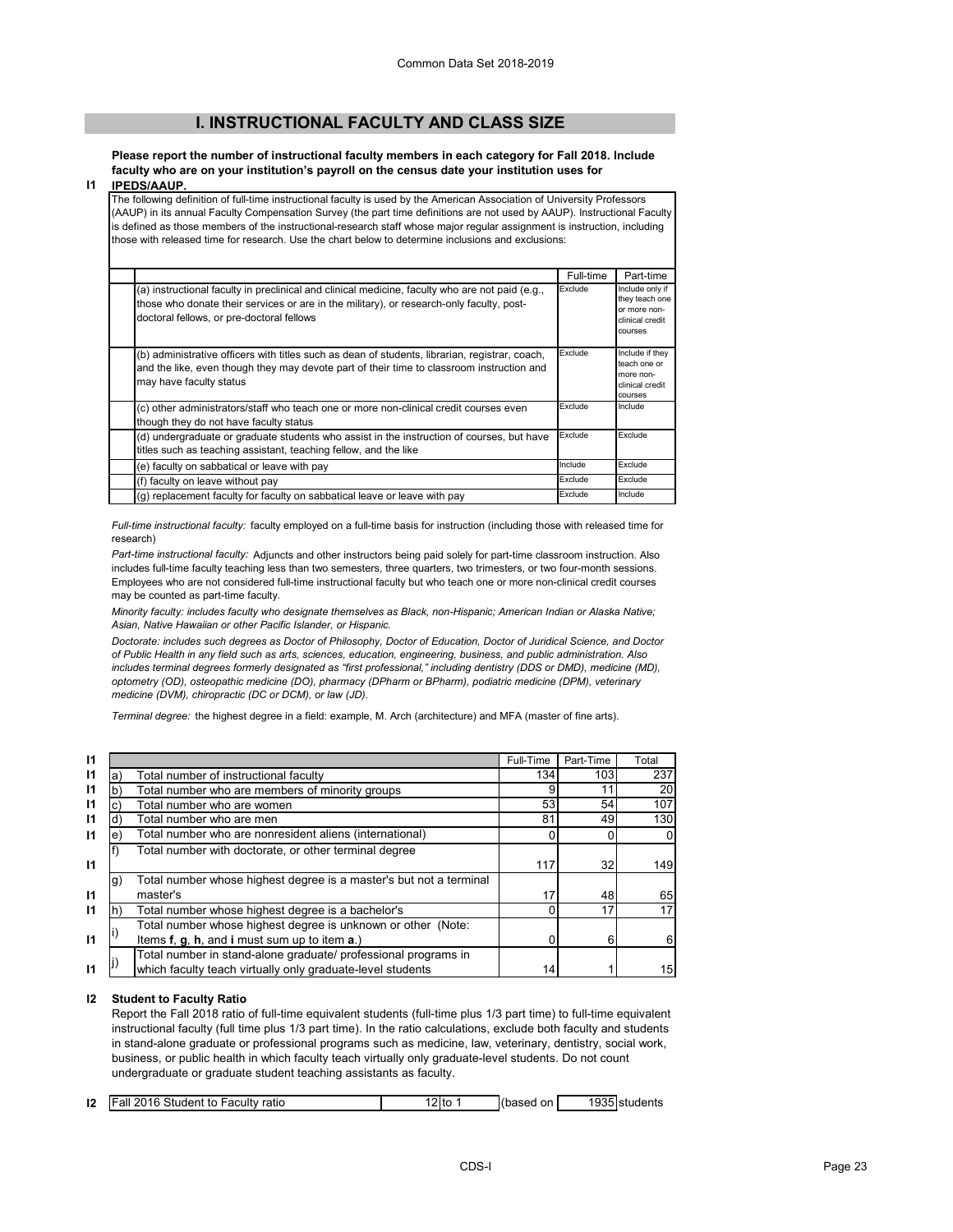#### **I3 Undergraduate Class Size**

and 155 faculty).

In the table below, please use the following definitions to report information about the size of classes and class sections offered in the Fall 2018 term.

*Class Sections:* A class section is an organized course offered for credit, identified by discipline and number, meeting at a stated time or times in a classroom or similar setting, and not a subsection such as a laboratory or discussion session. Undergraduate class sections are defined as any sections in which at least one degree-seeking undergraduate student is enrolled for credit. Exclude distance learning classes and noncredit classes and individual instruction such as dissertation or thesis research, music instruction, or one-to-one readings. Exclude students in independent study, co-operative programs, internships, foreign language taped tutor sessions, practicums, and all students in one-on-one classes. Each class section should be counted only once and should not be duplicated because of course catalog cross-listings.

*Class Subsections:* A class subsection includes any subsection of a course, such as laboratory, recitation, and discussion subsections that are supplementary in nature and are scheduled to meet separately from the lecture portion of the course. Undergraduate subsections are defined as any subsections of courses in which degree-seeking undergraduate students enrolled for credit. As above, exclude noncredit classes and individual instruction such as dissertation or thesis research, music instruction, or one-to-one readings. Each class subsection should be counted only once and should not be duplicated because of cross-listings.

Using the above definitions, please report for each of the following class-size intervals the number of class sections and class subsections offered in Fall 2018. For example, a lecture class with 800 students who met at another time in 40 separate labs with 20 students should be counted once in the "100+" column in the class section column and 40 times under the "20-29" column of the class subsections table.

| I3 | <b>Number of Class Sections with Undergraduates Enrolled</b> |         |         |           |           |       |       |        |       |
|----|--------------------------------------------------------------|---------|---------|-----------|-----------|-------|-------|--------|-------|
| 13 | Undergraduate Class Size (provide numbers)                   |         |         |           |           |       |       |        |       |
| 13 | <b>CLASS</b>                                                 | $2 - 9$ | $10-19$ | $20 - 29$ | $30 - 39$ | 40-49 | 50-99 | $100+$ | Total |
| 13 | <b>SECTIONS</b>                                              | 153     | 160     | 104       | 35        |       |       |        | 469   |
|    |                                                              |         |         |           |           |       |       |        |       |
| 13 | <b>CLASS SUB-</b>                                            | $2 - 9$ | $10-19$ | $20 - 29$ | $30 - 39$ | 40-49 | 50-99 | $100+$ | Total |
| 13 | <b>SECTIONS</b>                                              |         | 8       | 12        |           |       |       |        | 28    |

### CDS-I Page 24